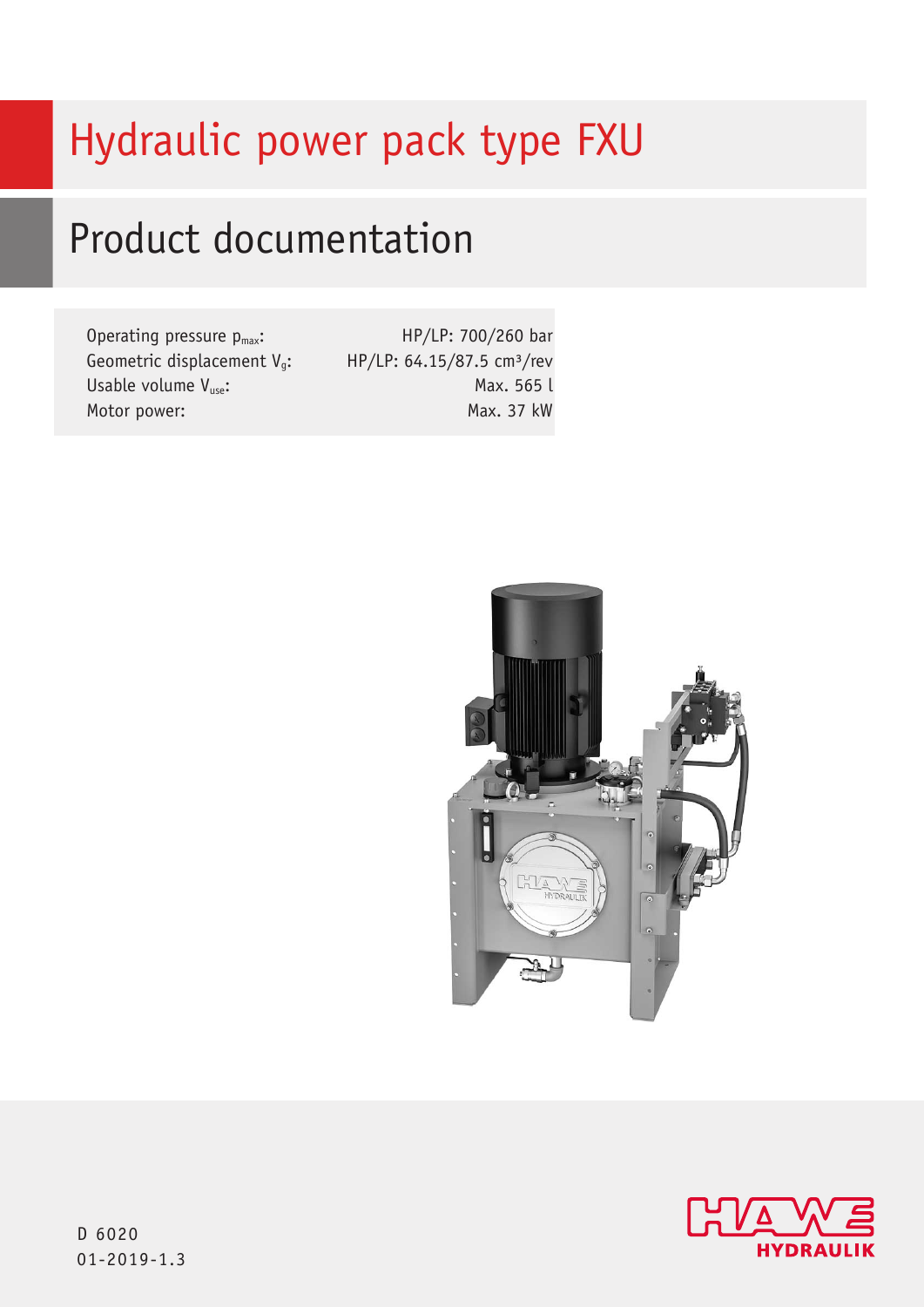

© by HAWE Hydraulik SE.

The reproduction and distribution of this document as well as the use and communication of its contents to others without explicit authorisation is prohibited.

Offenders will be held liable for the payment of damages.

All rights reserved in the event of patent or utility model applications.

Brand names, product names and trademarks are not specifically indicated. In particular with regard to registered and protected names and trademarks, usage is subject to legal provisions.

HAWE Hydraulik respects these legal provisions in all cases.

Printing date / document generated on: 20.01.2019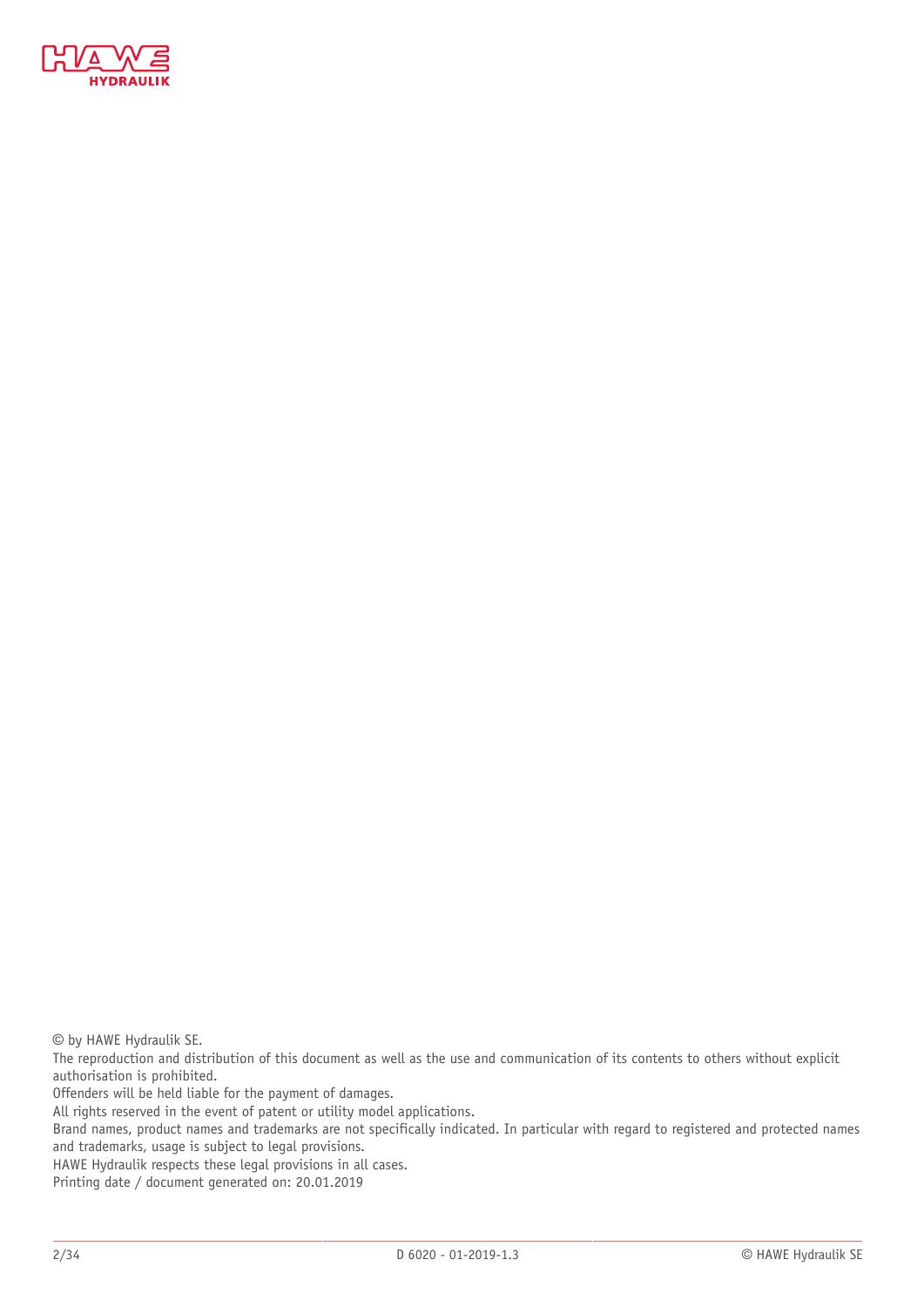

# Contents

| $\mathbf{1}$   |  |
|----------------|--|
| $\overline{2}$ |  |
| 2.1            |  |
| 2.2            |  |
| 2.2.1          |  |
| 2.2.2          |  |
| 2.2.3          |  |
| 2.3            |  |
| 2.3.1          |  |
| 2.3.2          |  |
| 2.3.3          |  |
| 2.3.4          |  |
| 2.4            |  |
| 2.5            |  |
| $\overline{3}$ |  |
|                |  |
| $\overline{4}$ |  |
| 4.1            |  |
| 4.2            |  |
| 4.3            |  |
| 5 <sup>5</sup> |  |
| 5.1            |  |
| 5.2            |  |
| 5.3            |  |
|                |  |
| 6              |  |
| 6.1            |  |
| 6.1.1          |  |
| 6.1.2          |  |
| 6.1.3          |  |
| 6.1.4<br>6.2   |  |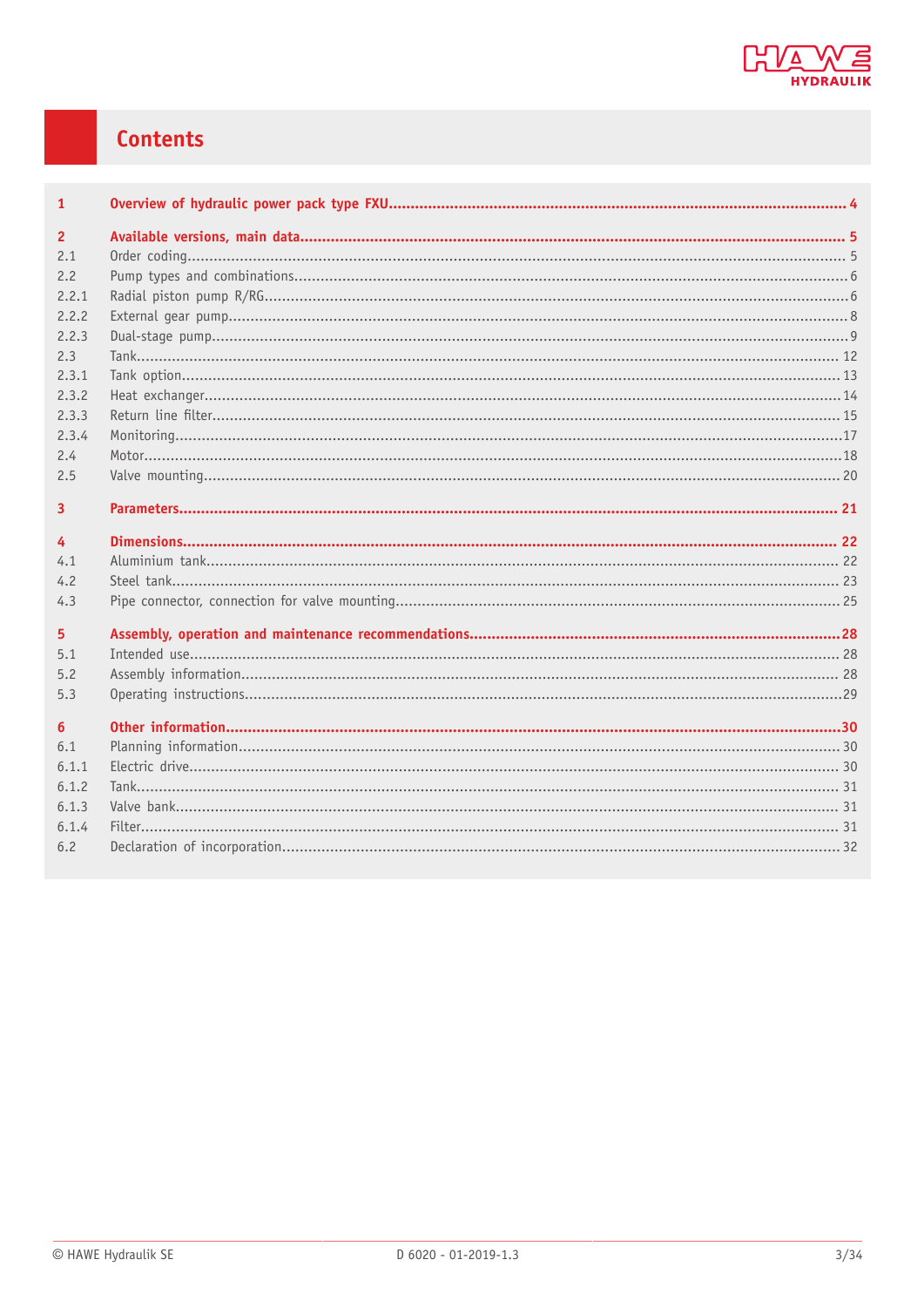

# <span id="page-3-0"></span>**1 Overview of hydraulic power pack type FXU**

Standard hydraulic power packs from the FXU series are a type of hydraulic power pack. They are characterised by their very flexible design and customer-specific modular adjustment options.

The power packs are equipped with aluminium or steel oil tanks. The pump is located in the tank. One pump or a pump combination is possible.

Radial piston pumps or external gear pumps are both used, as well as combinations of external gear pumps with radial piston pumps.

The pumps are installed under a top housing cover in an aluminium or steel tank.

#### **Features and benets:**

- Hydraulic power pack for continuous operation (S1 operation)
- Customer-specific documentation with EPlan Fluid and step model
- It is possible to mount HAWE valve banks with seated and spool valves directly
- It is possible to attach proportional directional spool valves from series PSL 3
- Quick to configure due to tailored modular system



*Hydraulic power pack FXU with aluminium tank*



*Hydraulic power pack FXU with steel tank*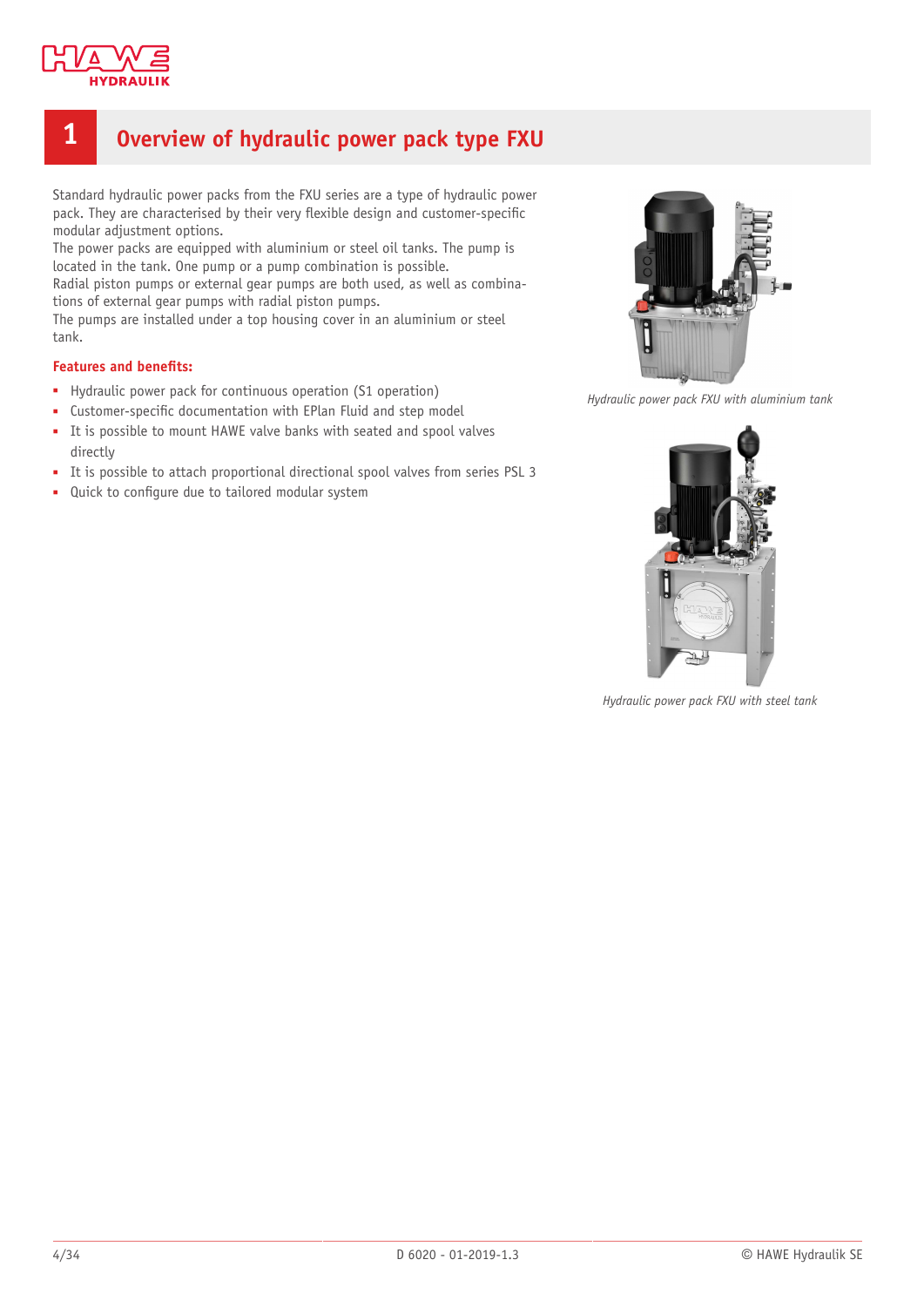

# <span id="page-4-0"></span>**2 Available versions, main data**

## <span id="page-4-1"></span>**2.1 Order coding**

**Order coding example:**

| <b>FXU</b> | $-R$ 9,5 | -BL 70             | -F042/10 /0A -NT1 /W /A90              |                      |                          |                                          | $-UA$ -V7,5 -3 x 690/400 V 50 Hz                                                                                                                                                                             |                  |                                                                        |
|------------|----------|--------------------|----------------------------------------|----------------------|--------------------------|------------------------------------------|--------------------------------------------------------------------------------------------------------------------------------------------------------------------------------------------------------------|------------------|------------------------------------------------------------------------|
|            |          |                    |                                        |                      |                          |                                          | Motor voltage                                                                                                                                                                                                | Motor voltage    | see Chapter 2.4, "Motor"                                               |
|            |          |                    |                                        |                      |                          |                                          | Nominal motor power                                                                                                                                                                                          | $V = With motor$ | $Z =$ Prepared for motor<br>see Chapter 2.4, "Motor"                   |
|            |          |                    |                                        |                      |                          | Connection/adapter<br>for valve mounting |                                                                                                                                                                                                              |                  | $UA =$ Adapter for valve mounting<br>see Chapter 2.5, "Valve mounting" |
|            |          |                    |                                        |                      | Drain valve              |                                          | A90 = Drain valve with 90 $^{\circ}$ angle<br>see Chapter 2.3.1, "Tank option"                                                                                                                               |                  |                                                                        |
|            |          |                    |                                        |                      | Feet for aluminium tank  |                                          | $W =$ Feet<br>see Chapter 2.3.1, "Tank option"                                                                                                                                                               |                  |                                                                        |
|            |          |                    |                                        |                      | Level/temperature sensor |                                          | see Chapter 2.3.4, "Monitoring"                                                                                                                                                                              |                  | $NT1 = Level/temperature sensor with 1 switching point$                |
|            |          |                    |                                        | <b>Filter option</b> |                          |                                          | $OA = Optical$ visual clogging indicator<br>see Chapter, "Visual clogging indicator"                                                                                                                         |                  |                                                                        |
|            |          |                    | <b>Return line filter</b>              |                      | $F = Return$ line filter | see Chapter 2.3.3, "Return line filter"  |                                                                                                                                                                                                              |                  |                                                                        |
|            |          | <b>Tank</b>        | $BL = Tank$<br>see Chapter 2.3, "Tank" |                      |                          |                                          |                                                                                                                                                                                                              |                  |                                                                        |
|            |          | Pump type and size |                                        |                      |                          |                                          | $R$ = Radial piston pumps, see Chapter 2.2.1, "Radial piston pump $R/RG$ "<br>Z = External gear pumps, see Chapter 2.2.2, "External gear pump"<br>RZ = Dual-stage pump, see Chapter 2.2.3, "Dual-stage pump" |                  |                                                                        |

**Basic type FXU**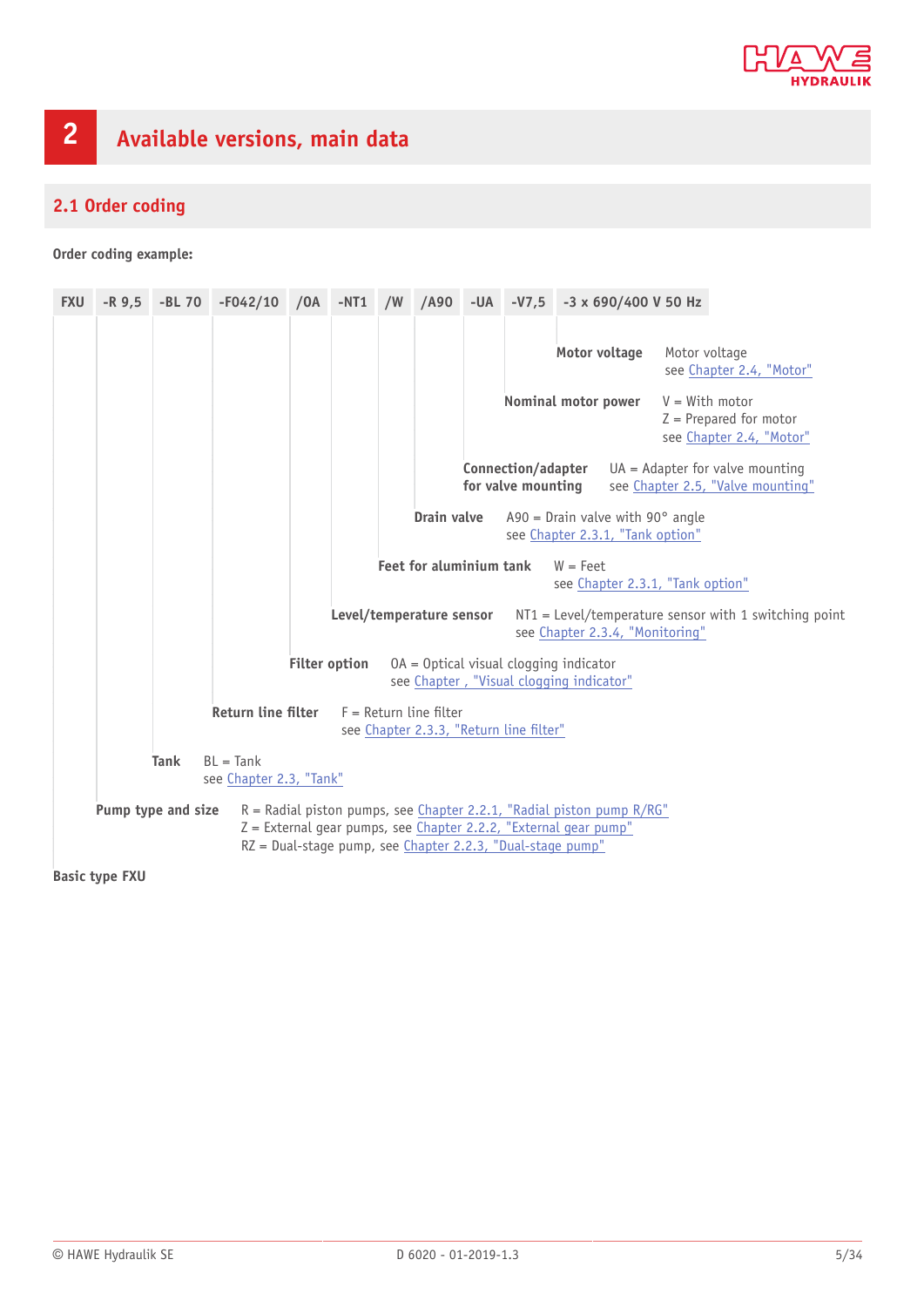

## <span id="page-5-0"></span>**2.2 Pump types and combinations**

## <span id="page-5-1"></span>**2.2.1 Radial piston pump R/RG**

Radial piston pumps generate a flow rate using piston elements that are arranged in a star formation around a motor shaft and actuated by an eccentric tappet. Depending on the size of the pump, up to six stars are arranged one above the other.

Radial piston pumps are particularly well suited to high pressures of up to 700 bar.

Radial piston pumps type R and RG in accordance with [D 6010](http://downloads.hawe.com/6/0/D6010-en.pdf) are used.

#### **Order coding example:**

FXU **-R 9,5 ...**

**Radial piston pump**

#### **Radial piston pump type R/RG**

| Coding<br>output<br>volume lpm at<br>1400 rpm) | <b>Size</b><br>R pump | Pump<br>elements<br>number | Pump<br>element<br>$\varnothing$ (mm) | Geometric<br>displacement<br>$Vg$ (cm <sup>3</sup> /rev) | <b>Operating</b><br>pressure<br>$p_{max}$ (bar) | Min. motor<br>nominal size<br>(kW) | Max. motor<br>nominal size<br>(kW) | Min. tank<br>nominal<br>size |
|------------------------------------------------|-----------------------|----------------------------|---------------------------------------|----------------------------------------------------------|-------------------------------------------------|------------------------------------|------------------------------------|------------------------------|
| 1.4                                            | 6011                  | 5                          | 6                                     | 1.07                                                     | 700                                             | 3.0                                | 7.5                                | <b>BL 30</b>                 |
| 2.08                                           | 6011                  | 5                          | 7                                     | 1.46                                                     | 600                                             | 3.0                                | 7.5                                | <b>BL 30</b>                 |
| 2.1                                            | 6011                  | $\overline{7}$             | 6                                     | 1.5                                                      | 700                                             | 3.0                                | 7.5                                | <b>BL 30</b>                 |
| 2.6                                            | 6011                  | 5                          | 8                                     | 1.91                                                     | 550                                             | 3.0                                | 7.5                                | <b>BL 30</b>                 |
| 2.7                                            | 6012                  | 10                         | 6                                     | 2.15                                                     | 700                                             | 3.0                                | 11.0                               | <b>BL 44</b>                 |
| 2.9                                            | 6011                  | $\overline{7}$             | $\overline{7}$                        | 2.05                                                     | 600                                             | 3.0                                | 7.5                                | <b>BL 30</b>                 |
| 3.7                                            | 6011                  | $\overline{7}$             | 8                                     | 2.67                                                     | 550                                             | 3.0                                | 7.5                                | <b>BL 30</b>                 |
| $4 -$                                          | 6012                  | 14                         | 6                                     | 3.01                                                     | 700                                             | 3.0                                | 11.0                               | <b>BL 44</b>                 |
| 4.15                                           | 6012                  | 10                         | $\overline{7}$                        | 2.92                                                     | 600                                             | 3.0                                | 11.0                               | <b>BL 44</b>                 |
| 4.2                                            | 6011                  | 5                          | 10                                    | 2.98                                                     | 450                                             | 3.0                                | 7.5                                | <b>BL 30</b>                 |
| 5.3                                            | 6012                  | 10                         | 8                                     | 3.82                                                     | 550                                             | 3.0                                | 11.0                               | <b>BL 44</b>                 |
| 5.8                                            | 6011                  | $7\overline{ }$            | 10                                    | 4.18                                                     | 450                                             | 3.0                                | 7.5                                | <b>BL 30</b>                 |
| 5.85                                           | 6012                  | 14                         | $\overline{7}$                        | 4.09                                                     | 600                                             | 3.0                                | 11.0                               | <b>BL 44</b>                 |
| 6                                              | 6011                  | 5                          | 12                                    | 4.3                                                      | 350                                             | 3.0                                | 7.5                                | <b>BL 30</b>                 |
| 6.1                                            | 6014                  | 20                         | 6                                     | 4.3                                                      | 700                                             | 5.5                                | 30.0                               | <b>BS 100</b>                |
| $7\overline{ }$                                | 6011                  | 5                          | 13                                    | 5.04                                                     | 300                                             | 3.0                                | 7.5                                | <b>BL 30</b>                 |
| 7.4                                            | 6012                  | 14                         | $\,8\,$                               | 5.35                                                     | 550                                             | 3.0                                | 11.0                               | <b>BL 44</b>                 |
| $\bf 8$                                        | 6014                  | 28                         | 6                                     | 6.01                                                     | 700                                             | 5.5                                | 30.0                               | <b>BS 100</b>                |
| 8.2                                            | 6012                  | 10                         | 10                                    | 5.97                                                     | 450                                             | 3.0                                | 11.0                               | <b>BL 44</b>                 |
| 8.3                                            | 6011                  | 5                          | 14                                    | 5.85                                                     | 250                                             | 3.0                                | 7.5                                | <b>BL 30</b>                 |
| 8.35                                           | 6014                  | 20                         | $\overline{7}$                        | 5.85                                                     | 600                                             | 5.5                                | 30.0                               | <b>BS 100</b>                |
| 8.4                                            | 6011                  | $\overline{7}$             | 12                                    | 6.01                                                     | 350                                             | 3.0                                | 7.5                                | <b>BL 30</b>                 |
| 9.5                                            | 6011                  | 5                          | 15                                    | 6.71                                                     | 200                                             | 3.0                                | 7.5                                | <b>BL 30</b>                 |
| 9.8                                            | 6011                  | $\overline{7}$             | 13                                    | 7.06                                                     | 300                                             | 3.0                                | 7.5                                | <b>BL 30</b>                 |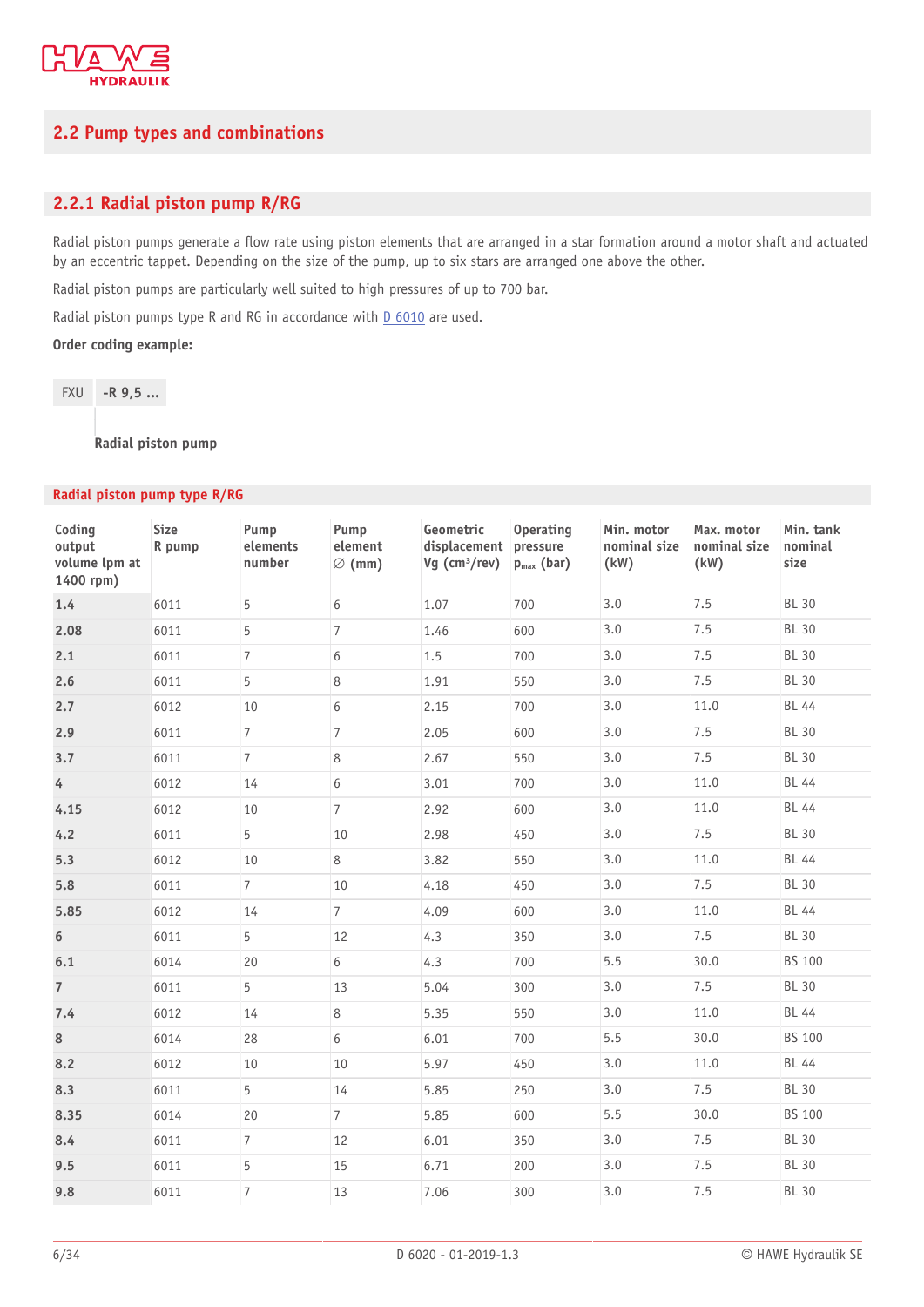

| Coding<br>output<br>volume lpm at<br>1400 rpm) | <b>Size</b><br>R pump | Pump<br>elements<br>number | Pump<br>element<br>$\varnothing$ (mm) | Geometric<br>displacement pressure<br>$Vg$ (cm <sup>3</sup> /rev) | <b>Operating</b><br>$p_{max}$ (bar) | Min. motor<br>nominal size<br>(kW) | Max. motor<br>nominal size<br>(kW) | Min. tank<br>nominal<br>size |
|------------------------------------------------|-----------------------|----------------------------|---------------------------------------|-------------------------------------------------------------------|-------------------------------------|------------------------------------|------------------------------------|------------------------------|
| 10.9                                           | 6011                  | 5                          | 16                                    | 7.64                                                              | 160                                 | 3.0                                | 7.5                                | <b>BL 30</b>                 |
| 11                                             | 6014                  | 20                         | 8                                     | 7.64                                                              | 550                                 | 5.5                                | 30.0                               | BS 100                       |
| 11.6                                           | 6012                  | 14                         | 10                                    | 8.35                                                              | 450                                 | 3.0                                | 11.0                               | BL 44                        |
| 11.65                                          | 6014                  | 28                         | $\overline{7}$                        | 8.19                                                              | 600                                 | 5.5                                | 30.0                               | <b>BS 100</b>                |
| 11.8                                           | 6011                  | $7\overline{ }$            | 14                                    | 8.19                                                              | 250                                 | 3.0                                | 7.5                                | <b>BL 30</b>                 |
| 12                                             | 6012                  | 10                         | 12                                    | 8.59                                                              | 350                                 | 3.0                                | 11.0                               | BL 44                        |
| 12.7                                           | 6016                  | 42                         | 6                                     | 9.02                                                              | 700                                 | 11.0                               | 37.0                               | BS 100                       |
| 13.3                                           | 6011                  | $7\overline{ }$            | 15                                    | 9.4                                                               | 200                                 | 3.0                                | 7.5                                | BL 44                        |
| 14.2                                           | 6012                  | 10                         | 13                                    | 10.08                                                             | 300                                 | 3.0                                | 11.0                               | <b>BL 44</b>                 |
| 15                                             | 6014                  | 28                         | 8                                     | 10.69                                                             | 550                                 | 5.5                                | 30.0                               | BS 100                       |
| 15.3                                           | 6011                  | $7\overline{ }$            | 16                                    | 10.69                                                             | 160                                 | 3.0                                | 7.5                                | <b>BL 44</b>                 |
| 16.8                                           | 6012                  | 10                         | 14                                    | 11.69                                                             | 250                                 | 3.0                                | 11.0                               | <b>BL 44</b>                 |
| 17                                             | 6012                  | 14                         | 12                                    | 12.03                                                             | 350                                 | 3.0                                | 11.0                               | <b>BL 44</b>                 |
| 17.4                                           | 6014                  | 20                         | 10                                    | 11.93                                                             | 450                                 | 5.5                                | 30.0                               | BS 100                       |
| 17.45                                          | 6016                  | 42                         | $\overline{7}$                        | 12.28                                                             | 600                                 | 11.0                               | 37.0                               | BS 100                       |
| 19.3                                           | 6012                  | 10                         | 15                                    | 13.42                                                             | 200                                 | 3.0                                | 11.0                               | <b>BL 70</b>                 |
| 20                                             | 6012                  | 14                         | 13                                    | 14.12                                                             | 300                                 | 3.0                                | 11.0                               | <b>BL 70</b>                 |
| 21.7                                           | 6012                  | 10                         | 16                                    | 15.27                                                             | 160                                 | 3.0                                | 11.0                               | <b>BL 70</b>                 |
| 22                                             | 6016                  | 42                         | 8                                     | 16.04                                                             | 550                                 | 11.0                               | 37.0                               | <b>BS 100</b>                |
| 23                                             | 6014                  | 28                         | 10                                    | 16.7                                                              | 450                                 | 5.5                                | 30.0                               | BS 100                       |
| 23.5                                           | 6012                  | 14                         | 14                                    | 16.37                                                             | 250                                 | 3.0                                | 11.0                               | <b>BL 70</b>                 |
| 25                                             | 6014                  | 20                         | 12                                    | 17.18                                                             | 350                                 | 5.5                                | 30.0                               | BS 100                       |
| 26.5                                           | 6012                  | 14                         | 15                                    | 18.79                                                             | 200                                 | 3.0                                | 11.0                               | <b>BL 70</b>                 |
| 30                                             | 6014                  | 20                         | 13                                    | 20.17                                                             | 300                                 | 5.5                                | 30.0                               | <b>BS 100</b>                |
| 30.4                                           | 6012                  | 14                         | 16                                    | 21.38                                                             | 160                                 | 3.0                                | 11.0                               | BS 100                       |
| 34                                             | 6014                  | 28                         | 12                                    | 24.05                                                             | 350                                 | 5.5                                | 30.0                               | <b>BS 100</b>                |
| 34.5                                           | 6016                  | 42                         | 10                                    | 25.06                                                             | 450                                 | 11.0                               | 37.0                               | <b>BS 100</b>                |
| 35                                             | 6014                  | 20                         | 14                                    | 23.39                                                             | 250                                 | 5.5                                | 30.0                               | <b>BS 100</b>                |
| 38                                             | 6014                  | 20                         | 15                                    | 26.85                                                             | 200                                 | 5.5                                | 30.0                               | BS 100                       |
| 40                                             | 6014                  | 28                         | 13                                    | 28.23                                                             | 300                                 | 5.5                                | 30.0                               | BS 100                       |
| 43.4                                           | 6014                  | 20                         | 16                                    | 30.55                                                             | 160                                 | 5.5                                | 30.0                               | <b>BS 160</b>                |
| 47                                             | 6014                  | 28                         | 14                                    | 32.74                                                             | 250                                 | 5.5                                | 30.0                               | <b>BS 160</b>                |
| 51                                             | 6016                  | 42                         | 12                                    | 36.08                                                             | 350                                 | 11.0                               | 37.0                               | BS 160                       |
| 53                                             | 6014                  | 28                         | 15                                    | 37.59                                                             | 200                                 | 5.5                                | 30.0                               | BS 160                       |
| 60                                             | 6016                  | 42                         | 13                                    | 42.35                                                             | 300                                 | 11.0                               | 37.0                               | BS 160                       |
| 60.8                                           | 6014                  | 28                         | 16                                    | 42.76                                                             | 160                                 | 5.5                                | 30.0                               | BS 160                       |
| 70                                             | 6016                  | 42                         | 14                                    | 49.11                                                             | 250                                 | 11.0                               | 37.0                               | BS 250                       |
| 80                                             | 6016                  | 42                         | 15                                    | 56.38                                                             | 200                                 | 11.0                               | 37.0                               | BS 250                       |
| 91.2                                           | 6016                  | 42                         | 16                                    | 64.15                                                             | 160                                 | 11.0                               | 37.0                               | BS 250                       |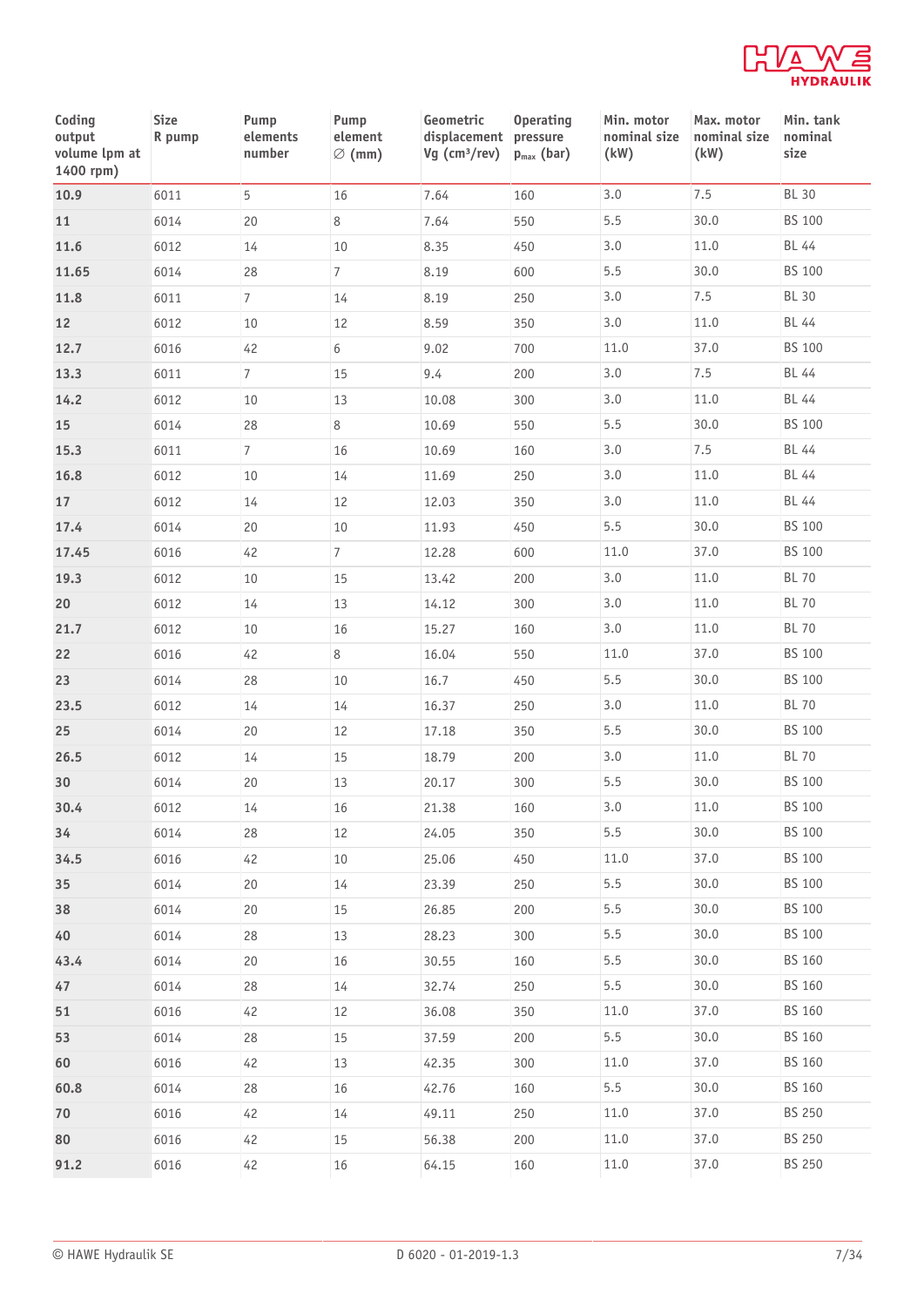

## <span id="page-7-0"></span>**2.2.2 External gear pump**

External gear pumps generate the flow rate by transporting the medium between the gear wheel and the housing. They offer a costeffective alternative to radial piston pumps at low pressures.

These pumps are designed to generate less noise.

#### **Order coding example:**

$$
FXU -Z 54,8 ...
$$

**External gear pump**

#### **Gear pump type Z**

| Coding<br>(output volume<br>lpm at 1400 rpm) | <b>Size</b><br>Z pump | Geometric<br>displacement<br>$Vg$ (cm <sup>3</sup> /rev) | Operating pressure Min. motor<br>$p_{max}$ (bar) | nominal size (kW) | Max. motor<br>nominal size<br>(kW) | Min. tank nominal<br>size |
|----------------------------------------------|-----------------------|----------------------------------------------------------|--------------------------------------------------|-------------------|------------------------------------|---------------------------|
| 5.4                                          | $\overline{c}$        | 4.1                                                      | 250                                              | 3.0               | 22.0                               | <b>BL 30</b>              |
| 8.1                                          | $\overline{c}$        | 6.2                                                      | 250                                              | 3.0               | 22.0                               | <b>BL 30</b>              |
| 10.7                                         | $\overline{c}$        | 8.2                                                      | 250                                              | 3.0               | 22.0                               | <b>BL 30</b>              |
| 14.6                                         | $\overline{c}$        | 11.2                                                     | 250                                              | 3.0               | 22.0                               | BL 44                     |
| 18.3                                         | $\overline{c}$        | 14                                                       | 240                                              | 3.0               | 22.0                               | <b>BL 70</b>              |
| 20.9                                         | $\overline{c}$        | 16                                                       | 240                                              | 3.0               | 22.0                               | <b>BL 70</b>              |
| 26.1                                         | $\overline{c}$        | 20                                                       | 200                                              | 3.0               | 22.0                               | <b>BL 70</b>              |
| 28.7                                         | 3                     | 22                                                       | 260                                              | 3.0               | 37.0                               | BS 100                    |
| 36.5                                         | 3                     | 28                                                       | 260                                              | 3.0               | 37.0                               | BS 100                    |
| 41.8                                         | 3                     | 32                                                       | 260                                              | 3.0               | 37.0                               | BS 160                    |
| 49.6                                         | 3                     | 38                                                       | 240                                              | 3.0               | 37.0                               | BS 160                    |
| 54.8                                         | 3                     | 42                                                       | 240                                              | 3.0               | 37.0                               | BS 160                    |
| 69.2                                         | 3                     | 53                                                       | 220                                              | 3.0               | 37.0                               | BS 160                    |
| 82.2                                         | 3                     | 63                                                       | 200                                              | 3.0               | 37.0                               | BS 160                    |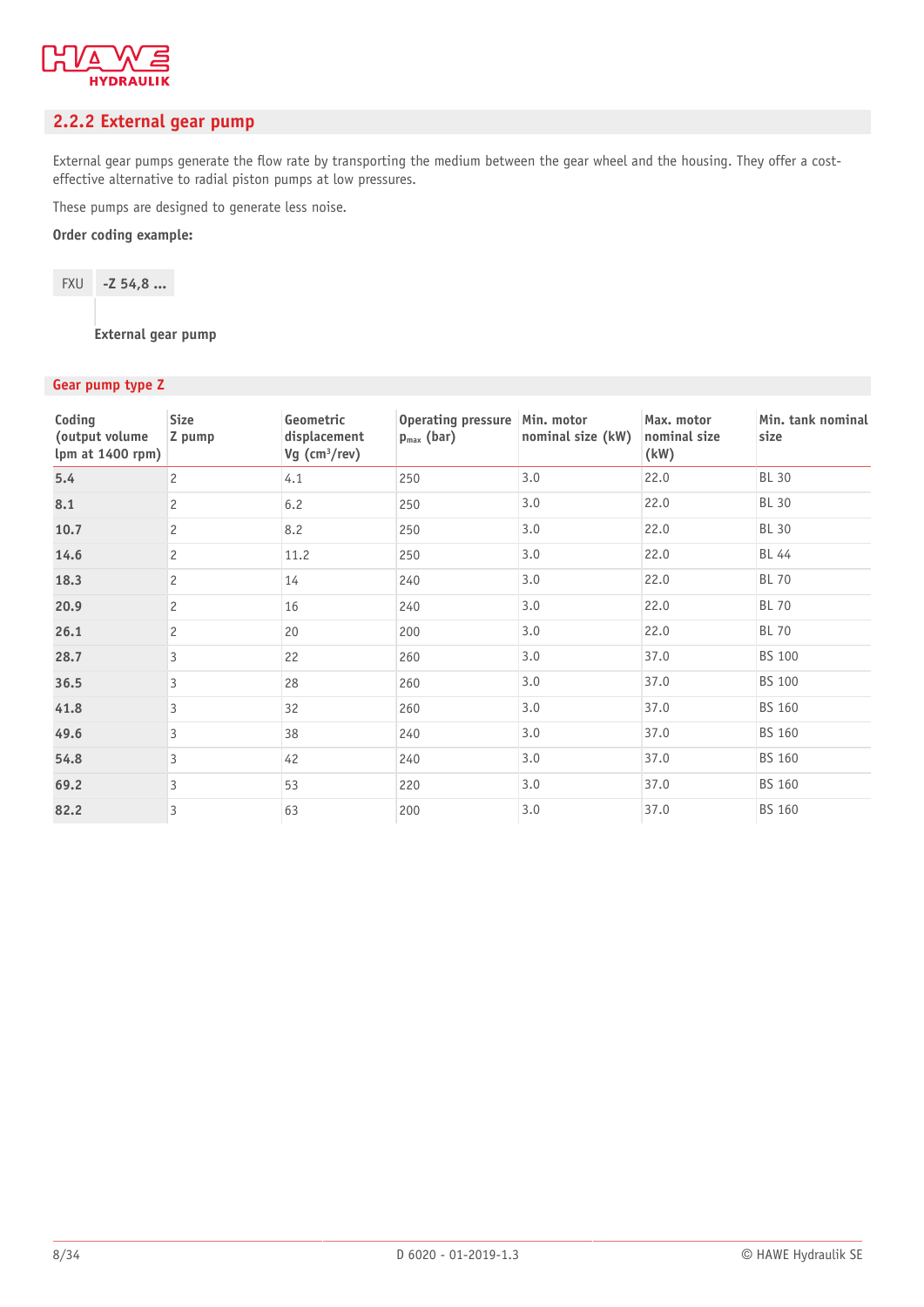

#### <span id="page-8-0"></span>**2.2.3 Dual-stage pump**

In a dual-stage pump, a radial piston pump (high pressure) is combined with a gear pump (low pressure) to enable switching between low pressure and high pressure. For this purpose, the specified radial piston pumps can be combined with the gear pumps listed in the following table.

Dual-stage pumps type RZ in accordance with  $D$  6910 are used.

#### **Order coding example:**

FXU **- RZ 2,7 /3 -45 ... Gear pump (low pressure) Gear pump size Radial piston pump (high pressure) Dual-stage pump**

#### **Dual-stage pump (radial piston pump, high pressure)**

| Coding (output<br>volume lpm at RZ pump size<br>1400 rpm) |      | Number of<br>pump elements | <b>Pump elements</b><br>Ø(mm) | Geometric<br>displacement Vg pressure p <sub>max</sub><br>$\text{(cm}^3\text{/rev)}$ | <b>Operating</b><br>(bar) | Min. motor<br>nominal size<br>(kW) | Max. motor<br>nominal size<br>(kW) |
|-----------------------------------------------------------|------|----------------------------|-------------------------------|--------------------------------------------------------------------------------------|---------------------------|------------------------------------|------------------------------------|
| 1.4                                                       | 6911 | 5                          | 6                             | 1.07                                                                                 | 700                       | 3.0                                | 11.0                               |
| 2.08                                                      | 6911 | 5                          | $\overline{7}$                | 1.46                                                                                 | 600                       | 3.0                                | 11.0                               |
| 2.1                                                       | 6911 | $\overline{7}$             | 6                             | 1.5                                                                                  | 700                       | 3.0                                | 11.0                               |
| 2.6                                                       | 6911 | 5                          | 8                             | 1.91                                                                                 | 550                       | 3.0                                | 11.0                               |
| 2.7                                                       | 6912 | 10                         | 6                             | 2.15                                                                                 | 700                       | 3.0                                | 11.0                               |
| 2.9                                                       | 6911 | $\overline{7}$             | $\overline{7}$                | 2.05                                                                                 | 600                       | 3.0                                | 11.0                               |
| 3.7                                                       | 6911 | 7                          | 8                             | 2.67                                                                                 | 550                       | 3.0                                | 11.0                               |
| $\overline{4}$                                            | 6912 | 14                         | 6                             | 3.01                                                                                 | 700                       | 3.0                                | 11.0                               |
| 4.15                                                      | 6912 | 10                         | $\overline{7}$                | 2.92                                                                                 | 600                       | 3.0                                | 11.0                               |
| 4.2                                                       | 6911 | 5                          | 10                            | 2.98                                                                                 | 450                       | 3.0                                | 11.0                               |
| 5.3                                                       | 6912 | 10                         | 8                             | 3.82                                                                                 | 550                       | 3.0                                | 11.0                               |
| 5.8                                                       | 6911 | $\overline{7}$             | 10                            | 4.18                                                                                 | 450                       | 3.0                                | 11.0                               |
| 5.85                                                      | 6912 | 14                         | $\overline{7}$                | 4.09                                                                                 | 600                       | 3.0                                | 11.0                               |
| 6                                                         | 6911 | 5                          | 12                            | 4.3                                                                                  | 350                       | 3.0                                | 11.0                               |
| 6.1                                                       | 6914 | 20                         | 6                             | 4.3                                                                                  | 700                       | 5.5                                | 22.0                               |
| $\overline{7}$                                            | 6911 | 5                          | 13                            | 5.04                                                                                 | 300                       | 3.0                                | 11.0                               |
| 7.4                                                       | 6912 | 14                         | 8                             | 5.35                                                                                 | 550                       | 3.0                                | 11.0                               |
| 8                                                         | 6914 | 28                         | 6                             | 6.01                                                                                 | 700                       | 5.5                                | 22.0                               |
| 8.2                                                       | 6912 | 10                         | 10                            | 5.97                                                                                 | 450                       | 3.0                                | 11.0                               |
| 8.3                                                       | 6911 | 5                          | 14                            | 5.85                                                                                 | 250                       | 3.0                                | 11.0                               |
| 8.35                                                      | 6914 | 20                         | $\overline{7}$                | 5.85                                                                                 | 600                       | 5.5                                | 22.0                               |
| 8.4                                                       | 6911 | $\overline{7}$             | 12                            | 6.01                                                                                 | 350                       | 3.0                                | 11.0                               |
| 9.5                                                       | 6911 | 5                          | 15                            | 6.71                                                                                 | 200                       | 3.0                                | 11.0                               |
| 9.8                                                       | 6911 | $\overline{7}$             | 13                            | 7.06                                                                                 | 300                       | 3.0                                | 11.0                               |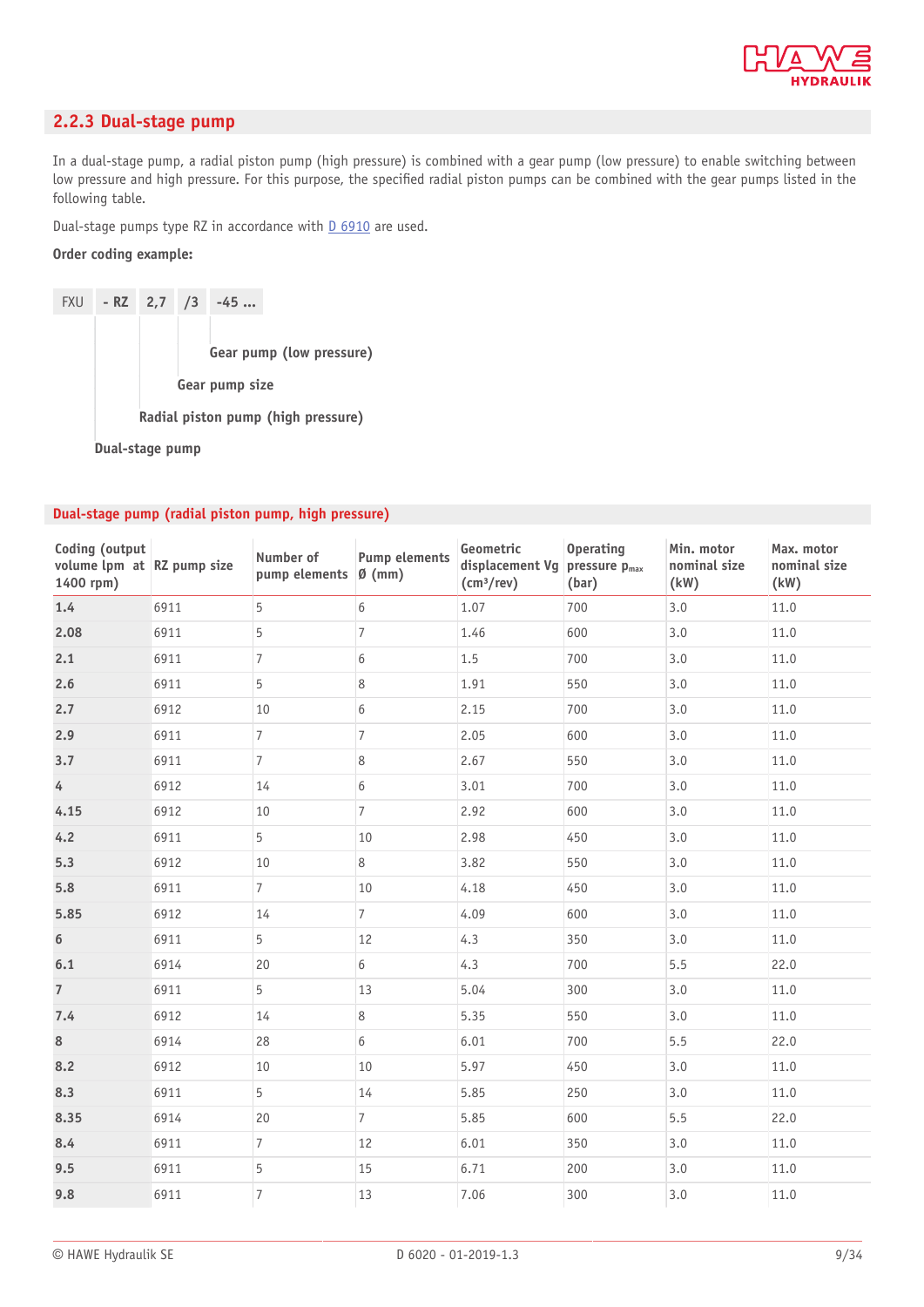

| Coding (output<br>volume lpm at RZ pump size<br>1400 rpm) |      | Number of<br>pump elements | <b>Pump elements</b><br>$\emptyset$ (mm) | Geometric<br>displacement Vg pressure p <sub>max</sub><br>$\text{(cm}^3\text{/rev)}$ | <b>Operating</b><br>(bar) | Min. motor<br>nominal size<br>(kW) | Max. motor<br>nominal size<br>(kW) |
|-----------------------------------------------------------|------|----------------------------|------------------------------------------|--------------------------------------------------------------------------------------|---------------------------|------------------------------------|------------------------------------|
| 10.9                                                      | 6911 | 5                          | 16                                       | 7.64                                                                                 | 160                       | 3.0                                | 11.0                               |
| 11                                                        | 6914 | 20                         | 8                                        | 7.64                                                                                 | 550                       | 5.5                                | 22.0                               |
| 11.6                                                      | 6912 | 14                         | 10                                       | 8.35                                                                                 | 450                       | 3.0                                | 11.0                               |
| 11.65                                                     | 6914 | 28                         | $\overline{7}$                           | 8.19                                                                                 | 600                       | 5.5                                | 22.0                               |
| 11.8                                                      | 6911 | $\overline{7}$             | 14                                       | 8.19                                                                                 | 250                       | 3.0                                | 11.0                               |
| 12                                                        | 6912 | 10                         | 12                                       | 8.59                                                                                 | 350                       | 3.0                                | 11.0                               |
| 12.7                                                      | 6916 | 42                         | 6                                        | 9.02                                                                                 | 700                       | 11.0                               | 30.0                               |
| 13.3                                                      | 6911 | $\overline{7}$             | 15                                       | 9.4                                                                                  | 200                       | 3.0                                | 11.0                               |
| 14.2                                                      | 6912 | 10                         | 13                                       | 10.08                                                                                | 300                       | 3.0                                | 11.0                               |
| 15                                                        | 6914 | 28                         | 8                                        | 10.69                                                                                | 550                       | 5.5                                | 22.0                               |
| 15.3                                                      | 6911 | $\overline{7}$             | 16                                       | 10.69                                                                                | 160                       | 3.0                                | 11.0                               |
| 16.8                                                      | 6912 | 10                         | 14                                       | 11.69                                                                                | 250                       | 3.0                                | 11.0                               |
| 17                                                        | 6912 | 14                         | 12                                       | 12.03                                                                                | 350                       | 3.0                                | 11.0                               |
| 17.4                                                      | 6914 | 20                         | 10                                       | 11.93                                                                                | 450                       | 5.5                                | 22.0                               |
| 17.45                                                     | 6916 | 42                         | $\overline{7}$                           | 12.28                                                                                | 600                       | 11.0                               | 30.0                               |
| 19.3                                                      | 6912 | 10                         | 15                                       | 13.42                                                                                | 200                       | 3.0                                | 11.0                               |
| 20                                                        | 6912 | 14                         | 13                                       | 14.12                                                                                | 300                       | 3.0                                | 11.0                               |
| 21.7                                                      | 6912 | 10                         | 16                                       | 15.27                                                                                | 160                       | 3.0                                | 11.0                               |
| 22                                                        | 6916 | 42                         | 8                                        | 16.04                                                                                | 550                       | 11.0                               | 30.0                               |
| 23                                                        | 6914 | 28                         | 10                                       | 16.7                                                                                 | 450                       | 5.5                                | 22.0                               |
| 23.5                                                      | 6912 | 14                         | 14                                       | 16.37                                                                                | 250                       | 3.0                                | 11.0                               |
| 25                                                        | 6914 | 20                         | 12                                       | 17.18                                                                                | 350                       | 5.5                                | 22.0                               |
| 26.5                                                      | 6912 | 14                         | 15                                       | 18.79                                                                                | 200                       | 3.0                                | 11.0                               |
| 30                                                        | 6914 | 20                         | 13                                       | 20.17                                                                                | 300                       | 5.5                                | 22.0                               |
| 30.4                                                      | 6912 | 14                         | 16                                       | 21.38                                                                                | 160                       | 3.0                                | 11.0                               |
| 34                                                        | 6914 | 28                         | 12                                       | 24.05                                                                                | 350                       | 5.5                                | 22.0                               |
| 34.5                                                      | 6916 | 42                         | 10                                       | 25.06                                                                                | 450                       | 11.0                               | 30.0                               |
| 35                                                        | 6914 | 20                         | 14                                       | 23.39                                                                                | 250                       | 5.5                                | 22.0                               |
| 38                                                        | 6914 | 20                         | 15                                       | 26.85                                                                                | 200                       | 5.5                                | 22.0                               |
| 40                                                        | 6914 | 28                         | 13                                       | 28.23                                                                                | 300                       | 5.5                                | 22.0                               |
| 43.4                                                      | 6914 | 20                         | 16                                       | 30.55                                                                                | 160                       | 5.5                                | 22.0                               |
| 47                                                        | 6914 | 28                         | 14                                       | 32.74                                                                                | 250                       | 5.5                                | 22.0                               |
| 51                                                        | 6916 | 42                         | 12                                       | 36.08                                                                                | 350                       | 11.0                               | 30.0                               |
| 53                                                        | 6914 | 28                         | 15                                       | 37.59                                                                                | 200                       | 5.5                                | 22.0                               |
| 60                                                        | 6916 | 42                         | 13                                       | 42.35                                                                                | 300                       | 11.0                               | 30.0                               |
| 60.8                                                      | 6914 | 28                         | 16                                       | 42.76                                                                                | 160                       | 5.5                                | 22.0                               |
| 70                                                        | 6916 | 42                         | 14                                       | 49.11                                                                                | 250                       | 11.0                               | 30.0                               |
| 80                                                        | 6916 | 42                         | 15                                       | 56.38                                                                                | 200                       | 11.0                               | 30.0                               |
| 91.2                                                      | 6916 | 42                         | 16                                       | 64.15                                                                                | 160                       | 11.0                               | 30.0                               |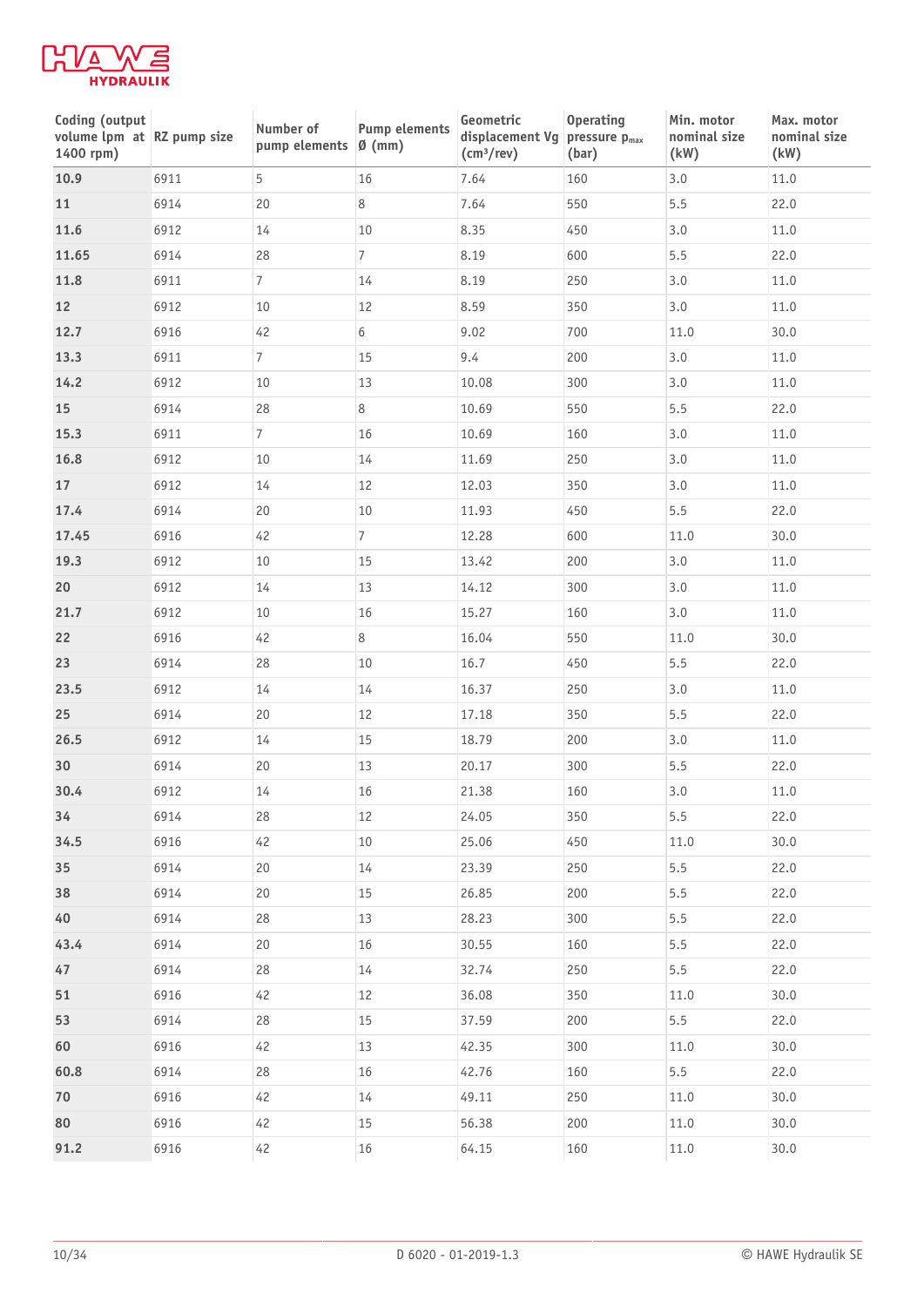

## **Dual-stage pump (gear pump, low pressure)**

| Coding (output Z pump)          |                | Geometric                                          | <b>Operating</b>            | Minimum tank size with RZ pump of size |                                     |                                     |                                 |               |                                    |
|---------------------------------|----------------|----------------------------------------------------|-----------------------------|----------------------------------------|-------------------------------------|-------------------------------------|---------------------------------|---------------|------------------------------------|
| volume lpm at size<br>1400 rpm) |                | displace-<br>ment Vq<br>$\text{(cm}^3\text{/rev)}$ | pressure<br>$p_{max}$ (bar) | 6911<br>with motor<br>$\leq 4$ kW      | 6911<br>with motor<br>$\geq$ 5.5 kW | 6912<br>with motor<br>$\leq$ 7.5 kW | 6912<br>with motor<br>$= 11$ kW | 6914          | 6916<br>with motor<br>$\leq$ 30 kW |
| 6.5                             | $\overline{c}$ | 4.5                                                | 240                         | <b>BL 30</b>                           | <b>BL 70</b>                        | <b>BL 70</b>                        | <b>BL 70</b>                    | <b>BS 100</b> | BS 630                             |
| 9                               | $\overline{c}$ | 6                                                  | 240                         | <b>BL 30</b>                           | <b>BL 70</b>                        | <b>BL 70</b>                        | <b>BS 100</b>                   | BS 100        | BS 630                             |
| 12.3                            | $\overline{c}$ | 8.5                                                | 230                         | <b>BL 30</b>                           | <b>BL 70</b>                        | <b>BL 70</b>                        | <b>BS 100</b>                   | <b>BS 100</b> | BS 630                             |
| 16                              | 2              | 11                                                 | 230                         | <b>BL 40</b>                           | <b>BL 70</b>                        | <b>BL 70</b>                        | <b>BS 100</b>                   | <b>BS 100</b> | BS 630                             |
| 21                              | 2              | 14.5                                               | 230                         | <b>BL 40</b>                           | <b>BL 70</b>                        | <b>BL 70</b>                        | <b>BS 100</b>                   | <b>BS 100</b> | BS 630                             |
| 24                              | $\overline{c}$ | 17                                                 | 230                         | <b>BL 40</b>                           | <b>BL 70</b>                        | <b>BL 70</b>                        | <b>BS 100</b>                   | <b>BS 100</b> | BS 630                             |
| 28                              | $\overline{c}$ | 19.5                                               | 200                         | <b>BL 40</b>                           | <b>BL 70</b>                        | <b>BL 70</b>                        | <b>BS 100</b>                   | <b>BS 100</b> | BS 630                             |
| 37                              | $\overline{c}$ | 26                                                 | 180                         | BL 40                                  | <b>BL 70</b>                        | <b>BL 70</b>                        | <b>BS 100</b>                   | <b>BS 100</b> | BS 630                             |
| 45                              | 3              | 30.1                                               | 200                         | BL 40                                  | <b>BS 100</b>                       | <b>BS 100</b>                       | <b>BS 100</b>                   | <b>BS 100</b> | BS 630                             |
| 59                              | 3              | 41.6                                               | 180                         | <b>BL 70</b>                           | <b>BS 100</b>                       | <b>BS 100</b>                       | <b>BS 100</b>                   | BS 160        | $- -$                              |
| 75                              | 3              | 50.2                                               | 180                         | <b>BL 70</b>                           | <b>BS 100</b>                       | <b>BS 100</b>                       | <b>BS 100</b>                   | BS 160        | $- -$                              |
| 87                              | 3              | 61                                                 | 150                         | <b>BL 70</b>                           | <b>BS 100</b>                       | <b>BS 100</b>                       | <b>BS 100</b>                   | BS 160        | $- -$                              |
| 110                             | 3              | 71.8                                               | 140                         | <b>BL 70</b>                           | <b>BS 100</b>                       | <b>BS 100</b>                       | <b>BS 100</b>                   | BS 160        | $- -$                              |
| 135                             | 3              | 87.5                                               | 110                         | <b>BL 70</b>                           | <b>BS 100</b>                       | <b>BS 100</b>                       | <b>BS 100</b>                   | BS 160        | $- -$                              |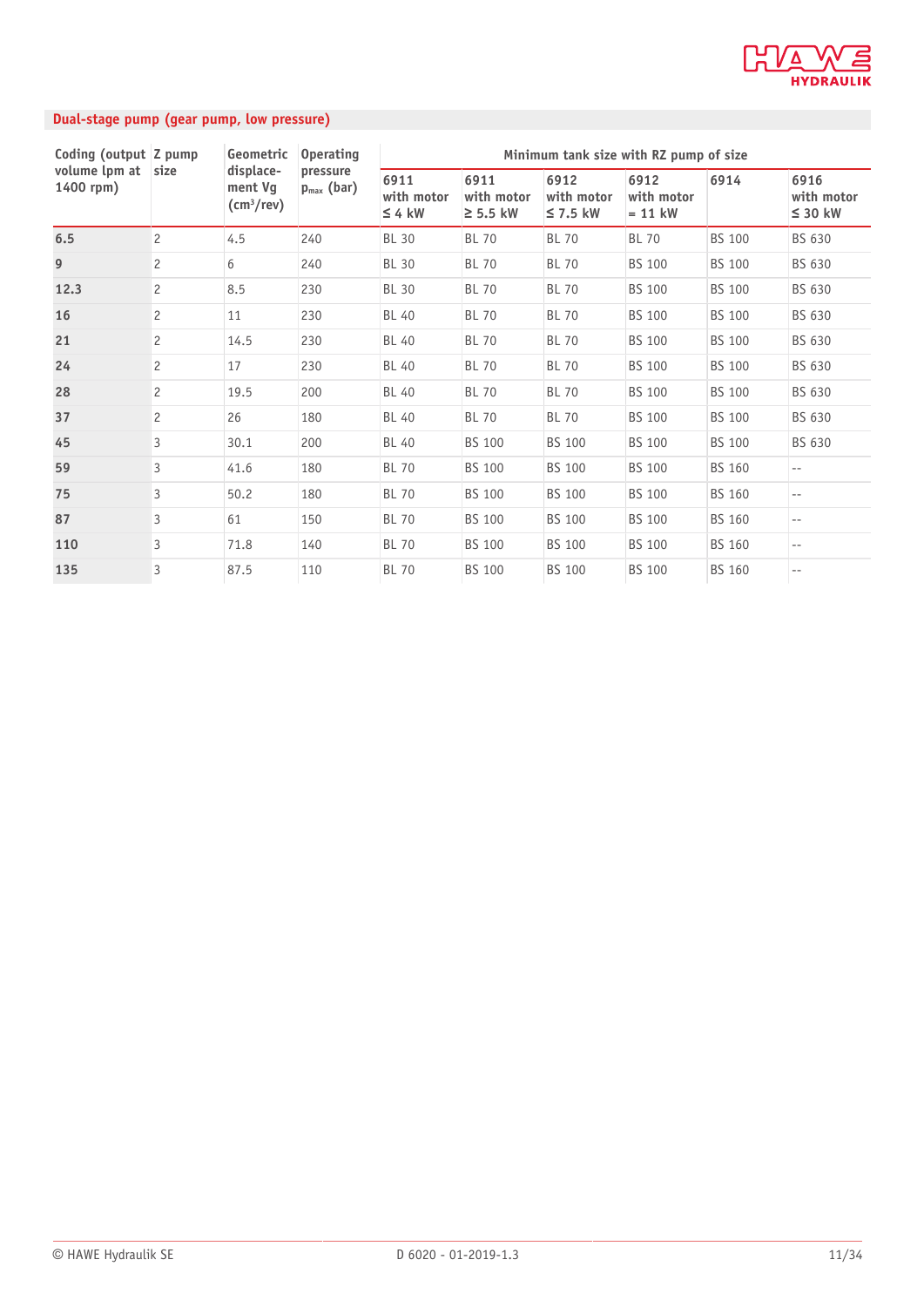

## <span id="page-11-0"></span>**2.3 Tank**

The oil tanks in the FlexUnits are made of aluminium or steel.

## **O** NOTE

When selecting the tank, please observe the planning information (see [Chapter 6.1.2,](#page-30-0) "Tank") and the minimum tank sizes specified in the pump selection tables.

#### **Order coding example:**

FXU -R 1,4 **-BL 44 ...**

**Tank**

#### **Tank**

| Coding        | Volume<br>V(1) | Nominal volume<br>$V_{use}(l)$ | Version   | Eff. surface<br>(m <sup>2</sup> ) | Max. nominal motor<br>size<br>(kW) |
|---------------|----------------|--------------------------------|-----------|-----------------------------------|------------------------------------|
| <b>BL 30</b>  | 30             | 27                             | Aluminium | 0.6                               | 7.5                                |
| <b>BL 44</b>  | 44             | 40                             | Aluminium | 0.8                               | 15                                 |
| <b>BL 70</b>  | 70             | 63                             | Aluminium | 1.0                               | 15                                 |
| <b>BS 100</b> | 100            | 90                             | Steel     | 1.2                               | 22                                 |
| <b>BS 160</b> | 160            | 144                            | Steel     | 1.7                               | 30                                 |
| <b>BS 250</b> | 250            | 225                            | Steel     | 2.3                               | 30                                 |
| <b>BS 400</b> | 400            | 360                            | Steel     | 2.9                               | 37                                 |
| <b>BS 630</b> | 630            | 565                            | Steel     | 3.9                               | 37                                 |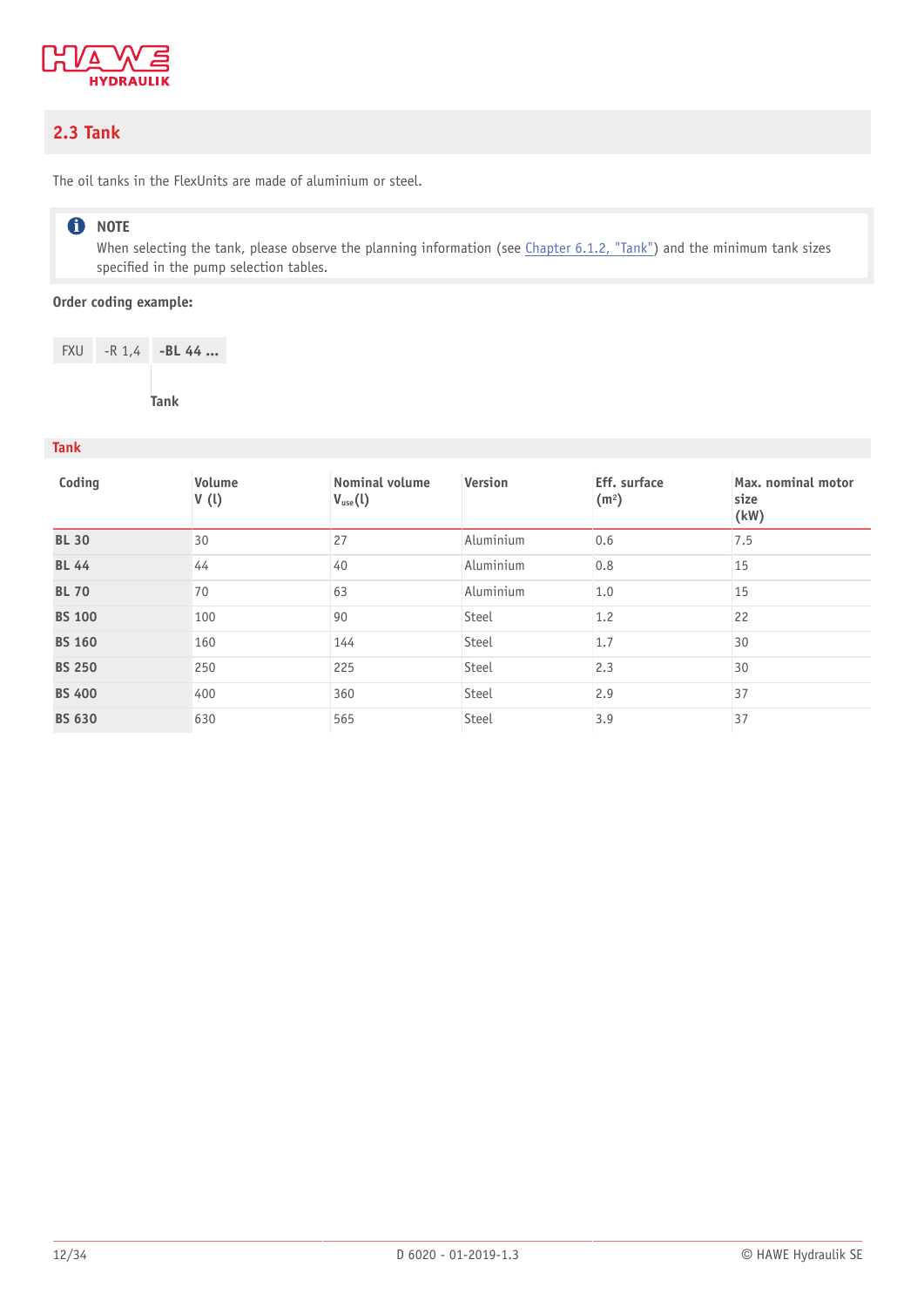

## <span id="page-12-0"></span>**2.3.1 Tank option**

#### **Set-up**

Aluminium tanks can optionally be equipped with feet that make it easier to handle the hydraulic power packs.

#### **Order coding example:**

|            |                     | <b>Tank option</b> Set-up |  |
|------------|---------------------|---------------------------|--|
| <b>FXU</b> | $-R$ 9,95 -BL 70 /W |                           |  |

| Coding         | <b>Description</b> |
|----------------|--------------------|
| No designation | No feet            |
| W              | Feet               |

#### **Tank draining**

A drain valve can be fitted to provide an easy way to drain the tank. If no drain valve is fitted, the tank is drained via a tapped plug. **Order coding example:**

|                 | FXU - R 9,95 BL 70 / A90 |  |
|-----------------|--------------------------|--|
|                 |                          |  |
| Oil drain valve |                          |  |

| Coding         | <b>Description</b>     | <b>Connecting thread</b>                                               |
|----------------|------------------------|------------------------------------------------------------------------|
| No designation | Tapped plug            | G 1 (steel tank BS)<br>$G$ 1/2 (aluminium tank BL)                     |
| $\overline{A}$ | Drain valve, straight  | G 1 (steel tank BS 100, BS 400, BS 600)<br>$G$ 1/2 (aluminium tank BL) |
| A90            | Drain valve, 90° angle | G 1 (steel tank BS)<br>$G$ 1/2 (aluminium tank BL)                     |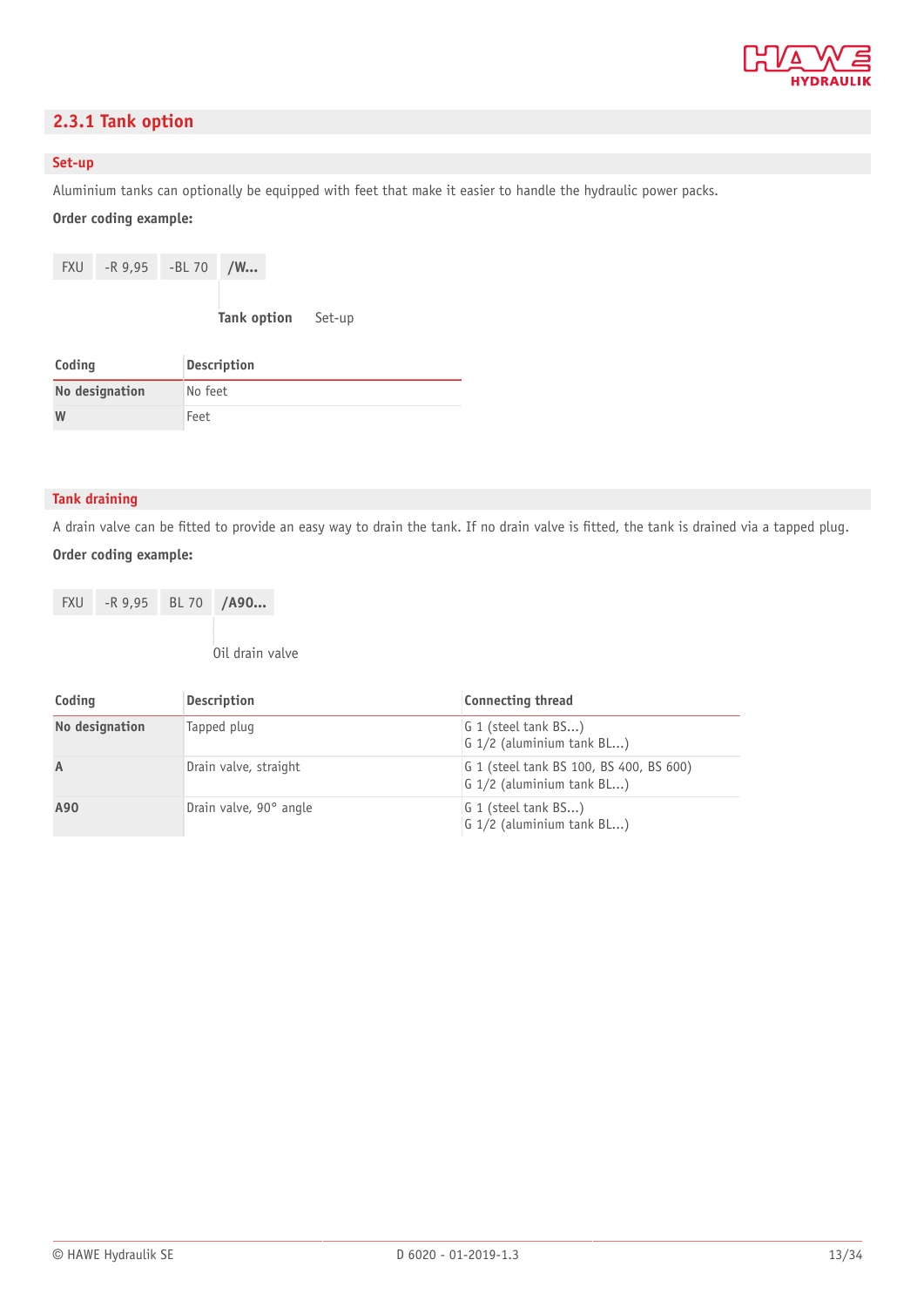

## <span id="page-13-0"></span>**2.3.2 Heat exchanger**

The FlexUnits' heat exchangers are designed as oil-water plate heat exchangers. They use a cold water flow in order to reduce the oil temperature. The hydraulic power packs with steel tanks can be fitted with heat exchangers. In this instance, a return line filter is always required.

The water flow rate should be half the oil flow rate.

#### **Order coding example:**

| <b>FXU</b> | -R 19,3 | -BS 100 | $-F100/10/$ | B 10-30 |
|------------|---------|---------|-------------|---------|
|            |         |         |             |         |

#### **Heat exchanger**

| Coding        | Max. oil flow rate<br>(Ipm) | Max. cooling capacity<br>(kW)<br>when $T\Delta = 40$ K | Max. spec. cooling<br>capacity<br>(kW/K) | <b>Water connection</b> |
|---------------|-----------------------------|--------------------------------------------------------|------------------------------------------|-------------------------|
| <b>B</b> 8-20 | 40                          | 15                                                     | 0.38                                     | $G_1/2$                 |
| B 8-30        | 70                          | 25                                                     | 0.63                                     | $G \frac{1}{2}$         |
| B 10-20       | 80                          | 28                                                     | 0.70                                     | $G$ 3/4                 |
| B 10-30       | 110                         | 40                                                     | 1.00                                     | $G \frac{3}{4}$         |
| B 10-70       | 150                         | 60                                                     | 1.50                                     | G <sub>1</sub>          |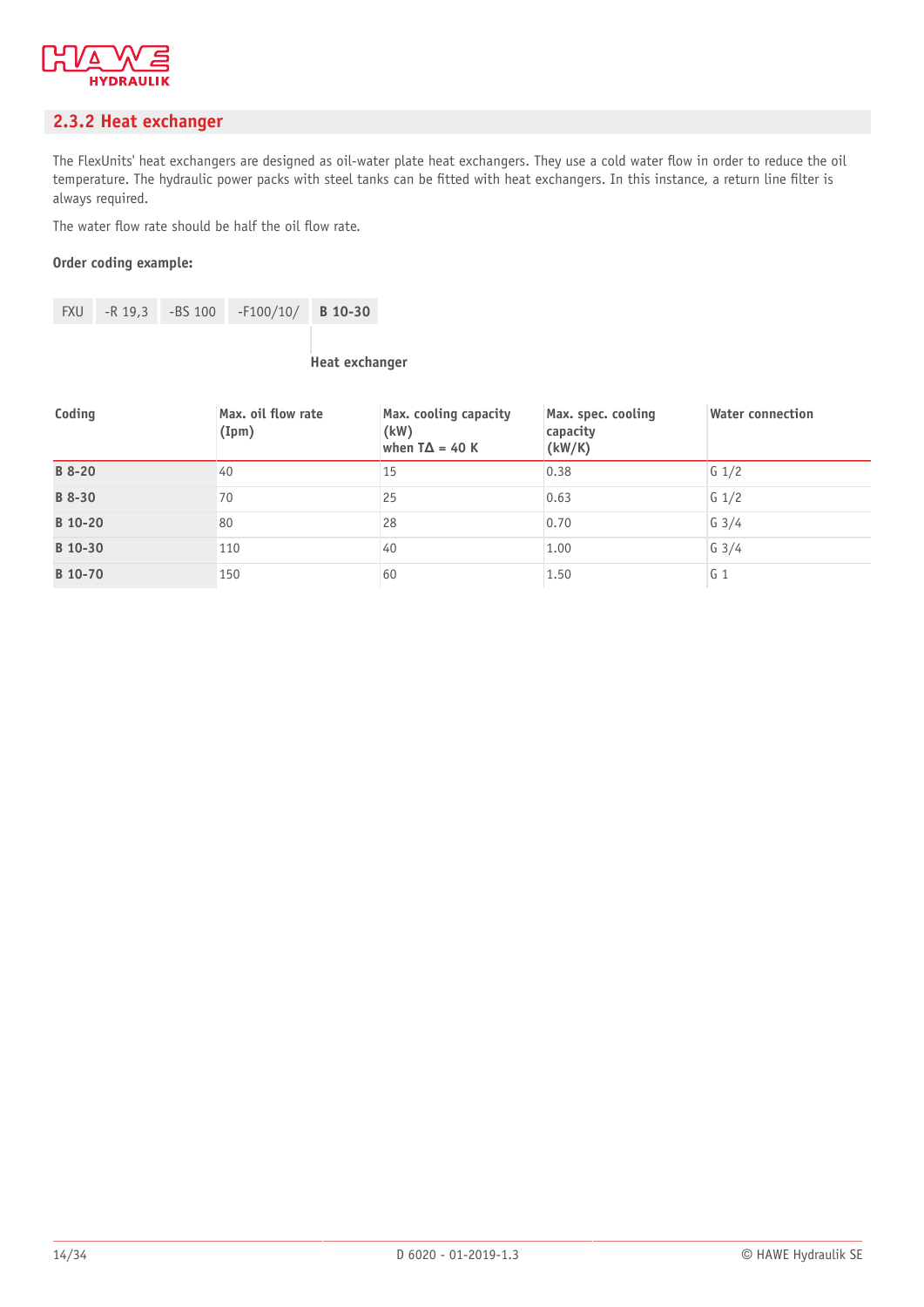

## <span id="page-14-0"></span>**2.3.3 Return line filter**

Return line filters filter the returning oil flow.

#### **O** NOTE

When selecting the filter, please observe [Chapter 6.1.4, "Filter".](#page-30-2)

A bypass opens in the event of a contaminated filter cartridge. This ensures that the system can continue to be operated for a short period. The hydraulic fluid is no longer filtered in this case! The filter cartridge must be replaced urgently.

- Filter element: microfibre, filter fineness 6 μm, 10 μm; resin-impregnated paper filter fineness 25 μm
- Bypass opening pressure: 1.75 bar

#### **Order coding example:**

FXU - R 1,4 - BL 44 **- F020/10** /EA ...

**Return line filter** 

#### **Return line filter**

| Coding  | Flow rate for reflux<br>(lpm) | <b>Filter fineness</b><br>$(\mu m)$ | <b>Connecting thread</b> | <b>Size</b> |
|---------|-------------------------------|-------------------------------------|--------------------------|-------------|
| F008/6  | 8                             | 6                                   | $G_1/2$                  | 030         |
| F016/6  | 16                            | 6                                   | $G \frac{3}{4}$          | 100         |
| F030/6  | 30                            | 6                                   | $G \frac{3}{4}$          | 100         |
| F042/6  | 42                            | 6                                   | G <sub>1</sub>           | 100         |
| F116/6  | 116                           | 6                                   | G 1 1/4                  | 181         |
| F208/6  | 208                           | 6                                   | G 1 1/2                  | 181         |
| F020/10 | 20                            | 10                                  | $G_1/2$                  | 030         |
| F042/10 | 42                            | 10                                  | $G \frac{3}{4}$          | 100         |
| F051/10 | 50                            | 10                                  | $G \frac{3}{4}$          | 100         |
| F100/10 | 100                           | 10                                  | $G_1$                    | 100         |
| F184/10 | 180                           | 10                                  | G 1 1/4                  | 181         |
| F300/10 | 300                           | 10                                  | G 1 1/2                  | 181         |
| F049/25 | 049                           | 25                                  | $G_1/2$                  | 030         |
| F070/25 | 070                           | 25                                  | $G \frac{3}{4}$          | 100         |
| F090/25 | 090                           | 25                                  | $G \frac{3}{4}$          | 100         |
| F180/25 | 180                           | 25                                  | $G_1$                    | 100         |
| F220/25 | 220                           | 25                                  | G 1 1/4                  | 181         |
| F300/25 | 300                           | 25                                  | G 1 1/2                  | 181         |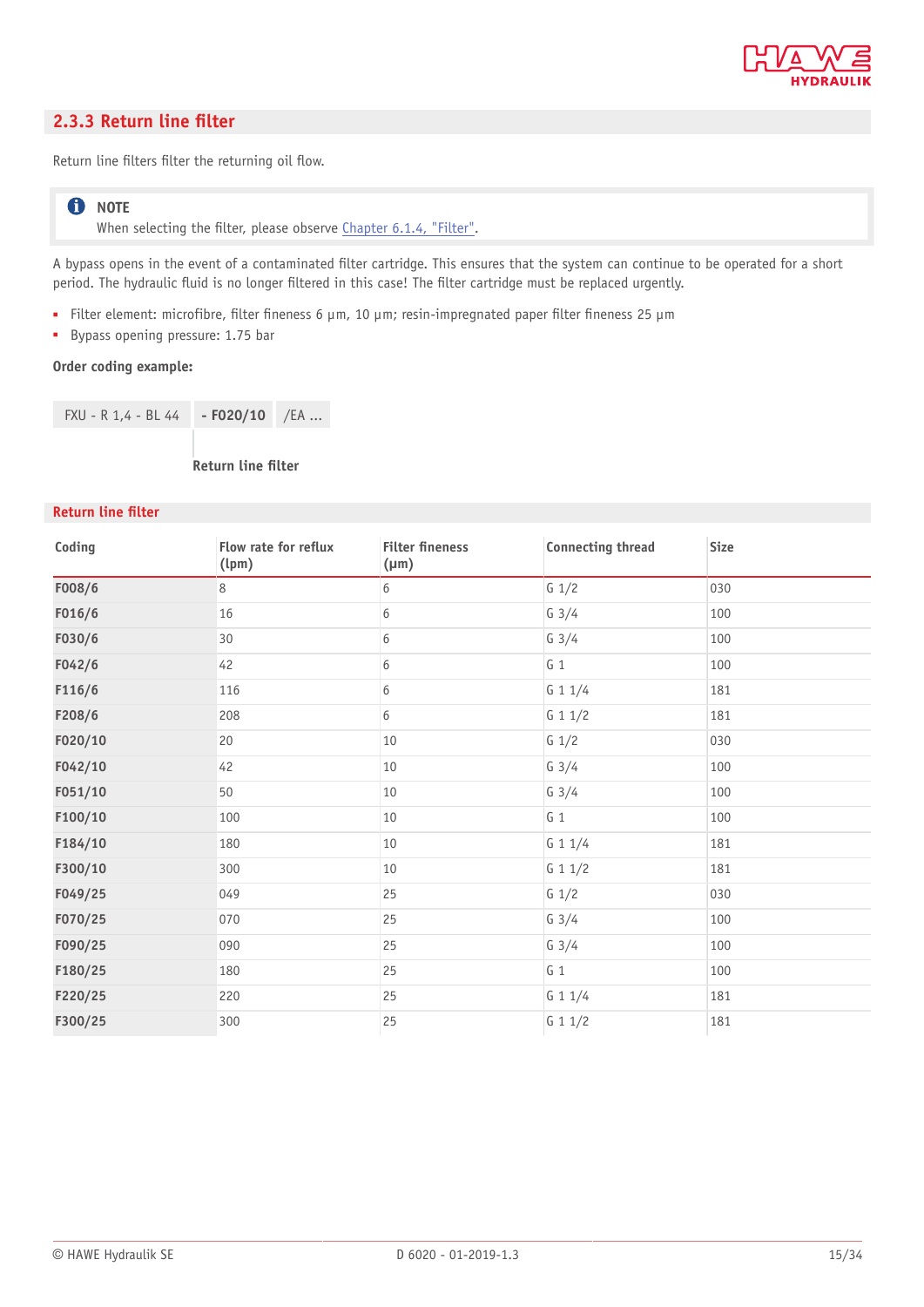

<span id="page-15-0"></span>The filters can be equipped with an optical or an electrical visual clogging indicator.

#### **Order coding example:**

| <b>FXU</b> |  | $-R$ 1,4 $-BL$ 44 $-F020/10$ /EA |  |
|------------|--|----------------------------------|--|
|            |  |                                  |  |

**Visual clogging indicator**

#### **Visual clogging indicator Coding Description No designation** Without visual clogging indicator, measurement fitting G 1/8 **OA** Optical (vertical, 3 **Display:** colours) ■ Green up to 1.4 bar ■ Yellow from 1.4 to 1.7 bar ■ Red from 1.7 bar **EA** Electrical/optical **■** Max. switching capacity: 0.4 A/24 V DC  $\blacksquare$  2 र<br>ई ■ Electrical connection: M12, 5-pole  $\blacksquare$ ■ Switching signal at 1.5 bar 춫 ■ With green/red LED  $\overline{\mathbf{3}}$ ■ Switching function F: Change-over contact  $\blacksquare$  5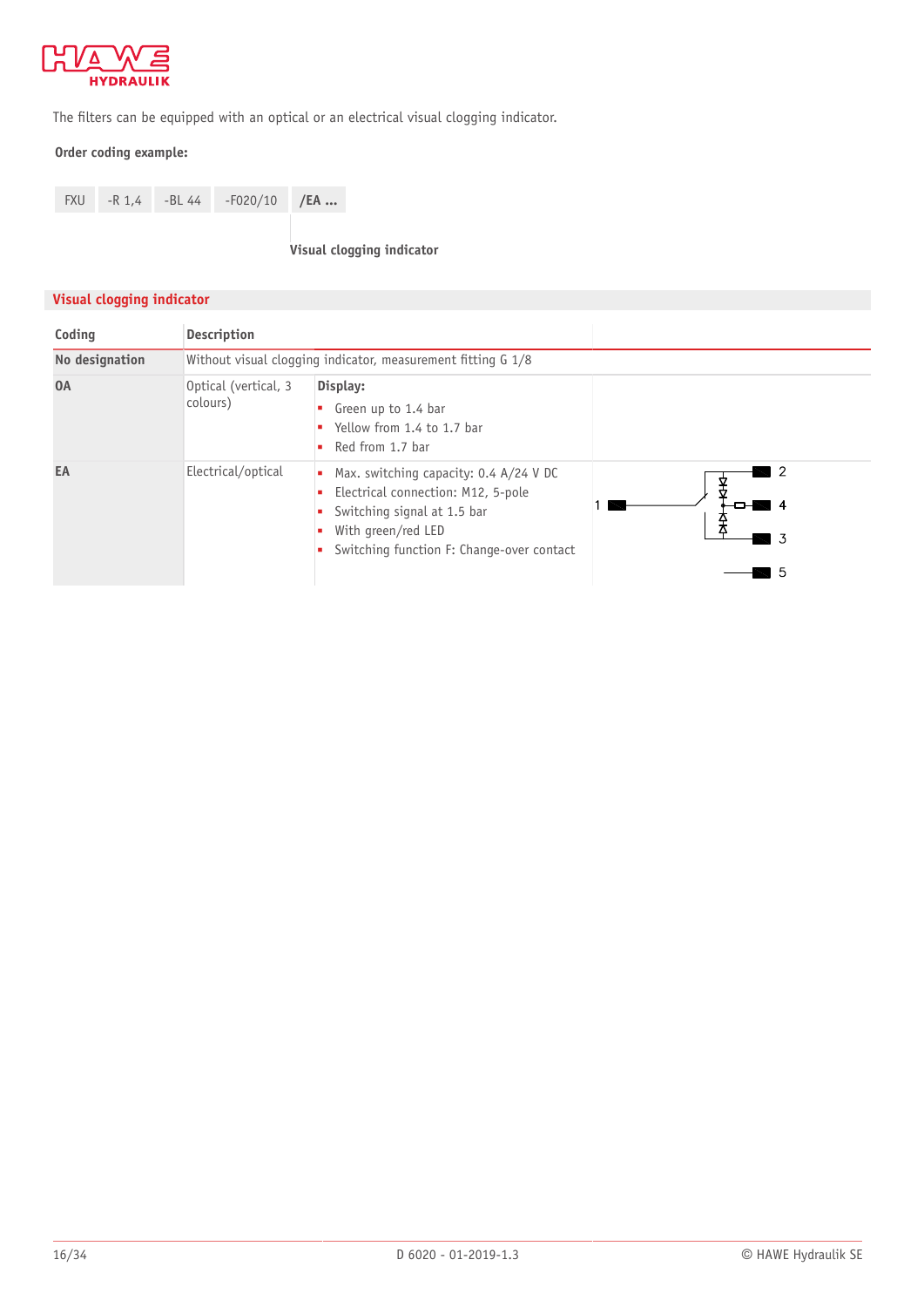

## <span id="page-16-0"></span>**2.3.4 Monitoring**

The level switch and temperature switch use electric switching signals to signal oil levels falling below the permissible level and the oil temperature value exceeding the permissible level. This allows measures to be initiated if the system is in a critical state.

#### **Order coding example:**

| FXU -R 9,95 -BL 70 -NT1 |  |
|-------------------------|--|
|                         |  |

**Accessories for monitoring** Level and temperature monitoring

#### **Level switch and temperature switch**

| Coding          | Description                                                                                                                                                                                                                                                                                                                                                                                                                                                     | <b>Function</b>                                                                                                                  |
|-----------------|-----------------------------------------------------------------------------------------------------------------------------------------------------------------------------------------------------------------------------------------------------------------------------------------------------------------------------------------------------------------------------------------------------------------------------------------------------------------|----------------------------------------------------------------------------------------------------------------------------------|
| <b>NT1</b>      | Level switch / temperature switch<br>Operating voltage: 10 - 36 V DC<br>٠<br>Max. switching capacity: 10 W<br>Plug type M12, 5-pin<br>Level switch:<br>• Switching function L1: N/C contact opens when level falls<br>Temperature switch:<br>Switching function: N/C contact opens when temperature increases<br>Switching temperature: 80 $\degree$ C ( $\pm$ 3 $\degree$ C)<br>٠                                                                              | L1<br>$\blacksquare$ 2<br>4<br>- 3<br>-5<br>Switching function<br>L1<br>Temperature switch<br>T                                  |
| NT <sub>2</sub> | Two level switches / one temperature switch<br>Operating voltage: 10 - 36 V DC<br>Max. switching capacity: 10 W<br>Plug type M12, 5-pin<br>٠<br>Level switch:<br>Switching function L1 (bottom): N/C contact opens when level falls<br>Switching function L2 (top): N/O contact closes when level falls<br>٠<br>Temperature switch:<br>• Switching function: N/C contact opens when temperature increases<br>Switching temperature: $80^{\circ}$ C ( $\pm$ 3°C) | L1<br>$\blacksquare$ 2<br>4<br>L2<br>-3<br>-5<br>Switching function<br>L1<br>Switching function<br>L2<br>Temperature switch<br>T |
| <b>NT IO</b>    | Level and temperature switch with IO-Link. A freely programmable<br>switch output; with digital display and three adjustment buttons<br>Switching function: programmable (PNP)<br>Operating voltage: 18 - 30 V DC<br>Max. switching capacity: 10 W<br>Plug type M 12, 4-pin                                                                                                                                                                                     | $+24V$<br>1<br>$\overline{c}$<br>PNP switching signal<br>3<br>GND<br>I0-Link<br>4                                                |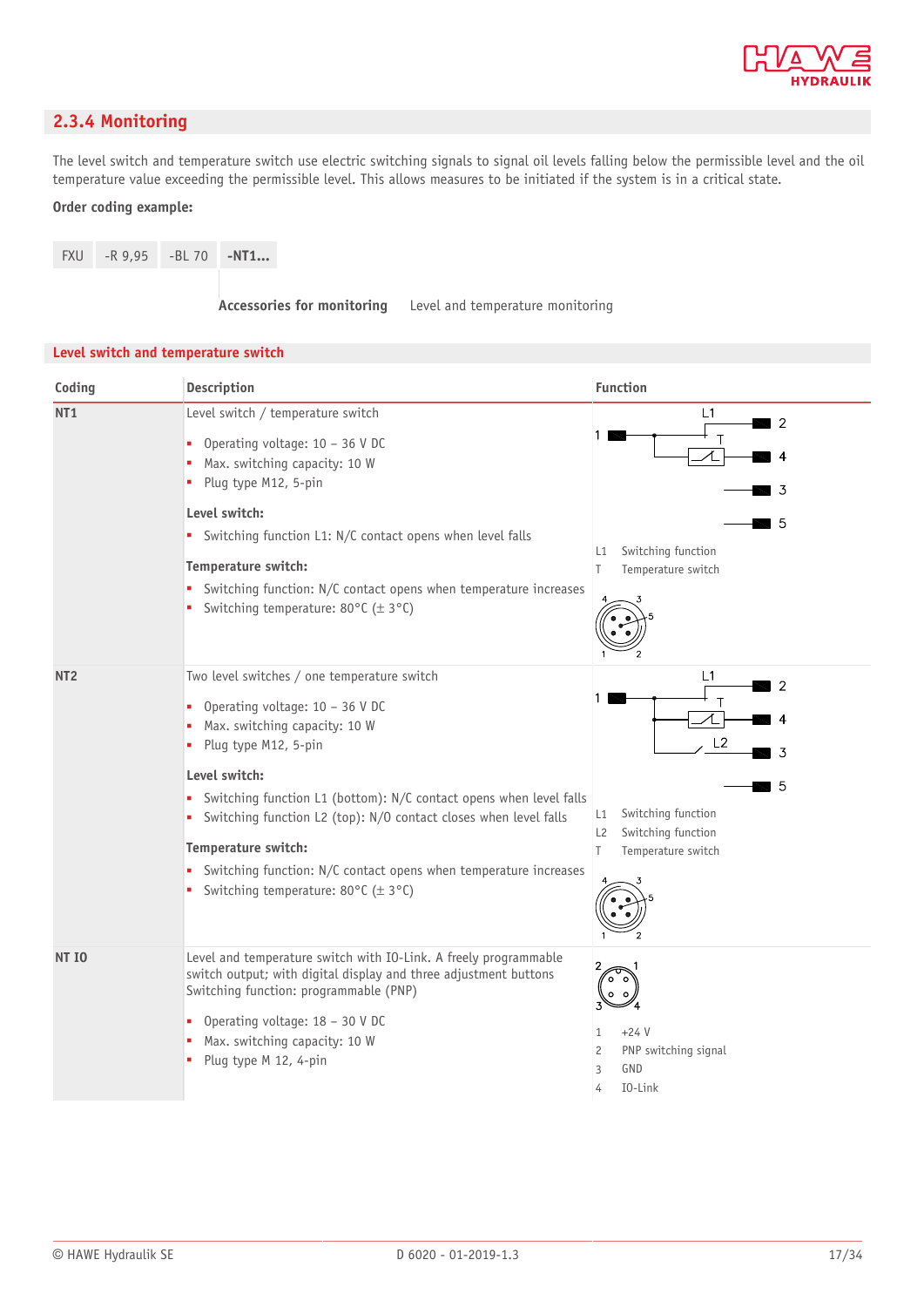

## <span id="page-17-0"></span>**2.4 Motor**

Motors in V1 design in accordance with DIN EN 60034 are envisaged on the FlexUnits.

If the hydraulic power pack is ordered with a motor, motors up to 5.5 kW are made of aluminium and larger motors are made of grey cast iron. The connection voltage of the motors is:

| $\Rightarrow$ up to and | $\Upsilon$ 3 x 400 V 50 Hz, 3 x 460 V 60 Hz                                |
|-------------------------|----------------------------------------------------------------------------|
| including 3 kW          | $\triangle$ 3 x 230 V 50 Hz, 3 x 265 V 60 Hz                               |
| $\Rightarrow$ from 4 kW | $\Upsilon$ 3 x 690 V 50 Hz<br>$\triangle$ 3 x 400 V 50 Hz, 3 x 460 V 60 Hz |

An overvoltage or undervoltage of 5% is acceptable. In the case of undervoltage, relevant power losses must be taken into account. The motors have protection class IP 55.

The efficiency class of the motors in accordance with DIN EN 60034-30-1 is IE 3.

The hydraulic power packs can be supplied without a motor, which must then be provided by the customer.

#### **Order coding example:**

**Nominal motor power**  $V = with motor, see table "Motor fitted"$  $Z =$  prepared for motor, see table "Motor fitted by customer"

#### **Motor connection for star pattern Motor connection for delta circuit**

| W2  | U2         | V2 |
|-----|------------|----|
|     |            |    |
| U1  | V1         | W1 |
|     |            |    |
|     |            |    |
| l 1 | $\sqrt{2}$ | 13 |

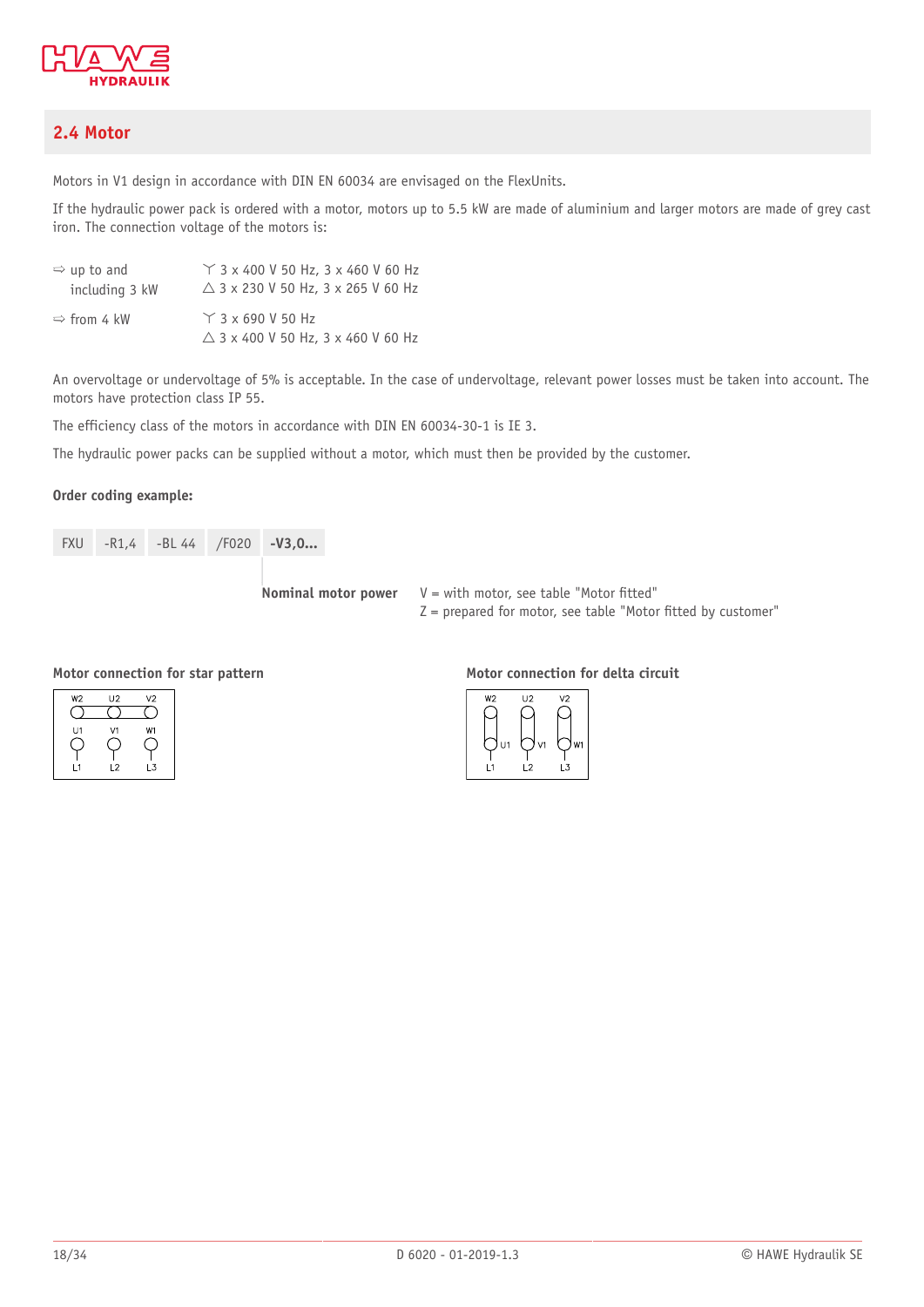

#### **Motor fitted**

| Coding            | <b>Size</b> | Nominal motor power Power factor<br>$P_{nom}$ (kW) | $cos \varphi$ | Nominal current<br>$U_{nom}$ (A) (400 V) | Initial current/<br>nominal current |
|-------------------|-------------|----------------------------------------------------|---------------|------------------------------------------|-------------------------------------|
| V <sub>3.0</sub>  | 100L        | 3                                                  | 0.82          | 6.02                                     | 7.6                                 |
| $V$ 4.0           | 112M        | 4                                                  | 0.82          | 7.95                                     | 7.7                                 |
| V <sub>5.5</sub>  | 132S        | 5.5                                                | 0.83          | 10.67                                    | 7.5                                 |
| V <sub>7.5</sub>  | 132M        | 7.5                                                | 0.84          | 14.26                                    | 7.5                                 |
| V <sub>11</sub>   | 160M        | 11                                                 | 0.85          | 20.4                                     | 7.5                                 |
| V 15              | 160L        | 15                                                 | 0.86          | 27.3                                     | 7.5                                 |
| V <sub>18.5</sub> | 180M        | 18.5                                               | 0.86          | 33.5                                     | 7.9                                 |
| V <sub>22</sub>   | 180L        | 22                                                 | 0.86          | 39.7                                     | 7.9                                 |
| <b>V30</b>        | 200L        | 30                                                 | 0.86          | 53.2                                     | 7.9                                 |
| V 37              | 225S        | 37                                                 | 0.86          | 66.1                                     | 7.9                                 |

## **Motor tted by customer**

| Coding  | <b>Size</b> | Nominal motor power<br>$P_{nom}$ (kW) |
|---------|-------------|---------------------------------------|
| $Z$ 3.0 | 100L        | without motor, self-attachment        |
| $Z$ 4.0 | 112M        | without motor, self-attachment        |
| $Z$ 5.5 | 132S        | without motor, self-attachment        |
| Z7.5    | 132M        | without motor, self-attachment        |
| Z 11    | 160M        | without motor, self-attachment        |
| Z 15    | 160L        | without motor, self-attachment        |
| Z 18.5  | 180M        | without motor, self-attachment        |
| Z 22    | 180L        | without motor, self-attachment        |
| Z 30    | 200L        | without motor, self-attachment        |
| Z 37    | 225S        | without motor, self-attachment        |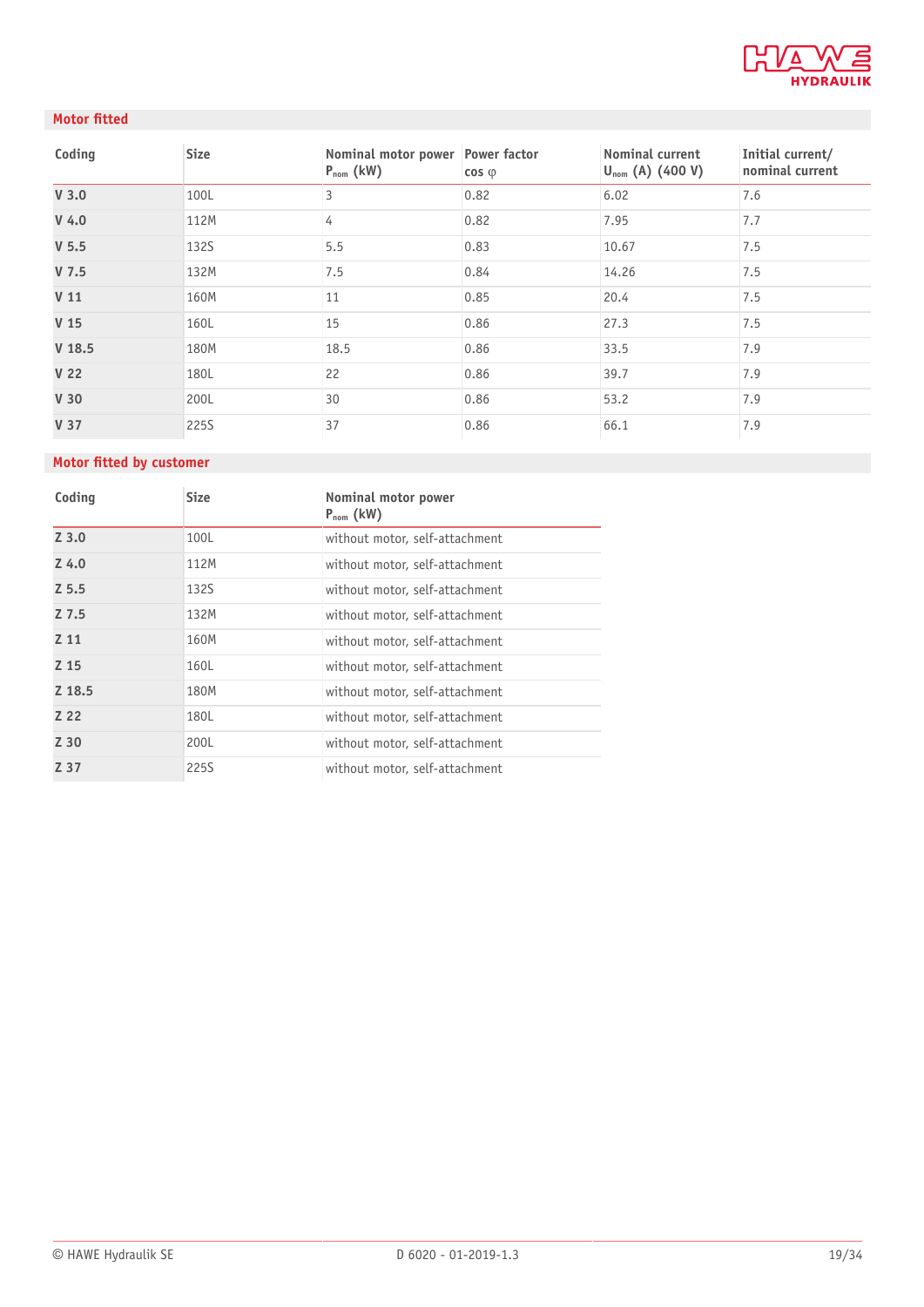

## <span id="page-19-0"></span>**2.5 Valve mounting**

Various valve banks can be connected to and mounted on the hydraulic power packs. Pipe connectors and connection blocks are available for this.

#### **Order coding example:**

|  | FXU R 9,5 -BL70 -F042 -UA |  |
|--|---------------------------|--|
|  |                           |  |

**Connection/adapter for valve mounting** UA = Adapter for valve attachment

#### **Connection for valve mounting**

| Coding                   | Description                                                                                                                                        | Single circuit | Dual circuit |
|--------------------------|----------------------------------------------------------------------------------------------------------------------------------------------------|----------------|--------------|
| <b>VR</b>                | Pipe connector (bulkhead connector)<br>Connection for valve bank PSL 3                                                                             |                |              |
| VR <sub>2</sub>          | Pipe connector (bulkhead connector)                                                                                                                |                | ٠            |
| <b>UA</b>                | Adapter for connection block<br>- Type A in accordance with D 6905 $A/1$<br>Type B in accordance with D 6905 B                                     |                | $\bullet$    |
| UB <sub>1</sub><br>UB1/R | Adapter for valve bank BNG 2 in accordance with D 7788 BNG (nominal<br>size $6)$ in $P$<br>- without check valve in P<br>$-$ with check valve in P |                |              |
| UNE <sub>2</sub>         | Adapter for two-stage valve type NE 20 or NE 21 in accordance with<br>D 7161                                                                       |                |              |
| UNE <sub>7</sub>         | Adapter for two-stage valve type NE 70 or for switch unit type CR 4 in<br>accordance with D 7161                                                   |                |              |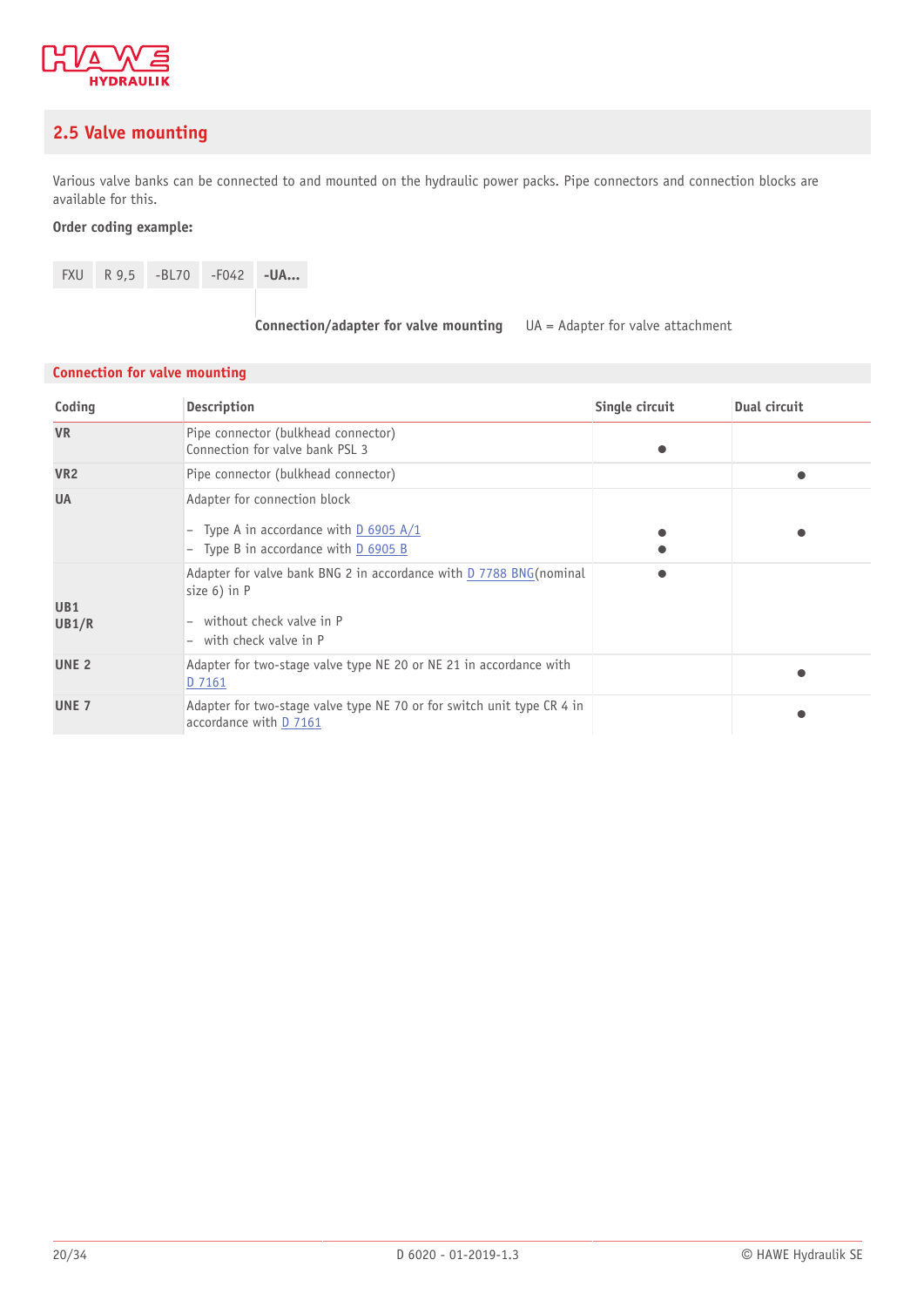

# <span id="page-20-0"></span>**3 Parameters**

#### **General information**

| <b>Designation</b>           | Hydraulic power pack                                                                                                                                                                                                                                                                                                                                                                                                                                      |
|------------------------------|-----------------------------------------------------------------------------------------------------------------------------------------------------------------------------------------------------------------------------------------------------------------------------------------------------------------------------------------------------------------------------------------------------------------------------------------------------------|
| <b>Installation position</b> | Vertical                                                                                                                                                                                                                                                                                                                                                                                                                                                  |
| Hydraulic fluid              | Hydraulic oil: according to part 1 to 3; ISO VG 10 to 68 according to DIN 51519<br>Viscosity range: min. approx. 10, max. approx. 300 mm <sup>2</sup> /s<br>Optimal operating range: approx. 10 to 35 mm <sup>2</sup> /s<br>Also suitable for biologically degradable pressure fluids type HEES (synthetic ester) at<br>operating temperatures up to approx. +70°C.                                                                                       |
| <b>Cleanliness level</b>     | ISO 4406<br>21/18/1519/17/13                                                                                                                                                                                                                                                                                                                                                                                                                              |
| <b>Temperatures</b>          | Ambient: approx. -40  +80 $^{\circ}$ C, Fluid: -25  +80 $^{\circ}$ C, Note the viscosity range!<br>Permissible temperature during start: -40 $\degree$ C (observe start-viscosity!), as long as the service<br>temperature is at least 20K higher for the following operation.<br>Biologically degradable pressure fluids: Observe manufacturer's specifications. By considera-<br>tion of the compatibility with seal material not over $+70^{\circ}$ C. |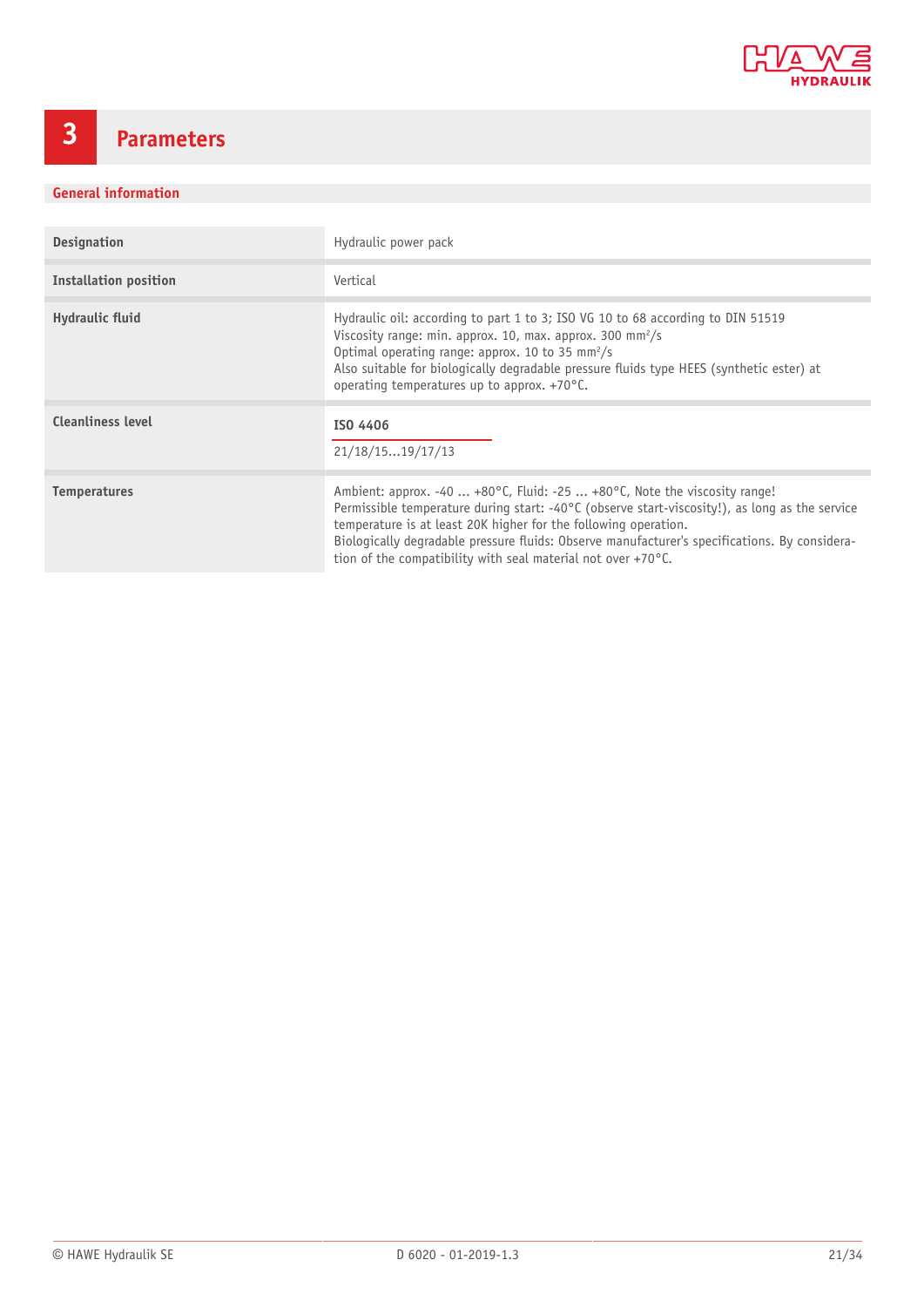

# <span id="page-21-0"></span>**4 Dimensions**

<span id="page-21-1"></span>All dimensions in mm, subject to change.

## **4.1 Aluminium tank**

**Aluminium tank** 





| <b>Motor</b>     |                   |                                     |
|------------------|-------------------|-------------------------------------|
| Coding           | H1 with<br>Z pump | H <sub>1</sub> with R<br>or RZ pump |
| V3,0             | 385               | 430                                 |
| V4.0             | 405               | 450                                 |
| V <sub>5,5</sub> | 415               | 465                                 |
| V7.5             | 445               | 495                                 |
| V <sub>11</sub>  | 615               | 675                                 |
| V15              | 660               | 720                                 |



## **Aluminium tank**

| Coding       |     |     |     |       |       |               |    | q    | <b>Tank connections</b>             |
|--------------|-----|-----|-----|-------|-------|---------------|----|------|-------------------------------------|
| <b>BL 30</b> | 291 | 490 | 350 | 326   | 176   | M 10, 10 deep | 45 | 25   | $1 \times 15$ L (M22 $\times 1.5$ ) |
| <b>BL 44</b> | 324 | 515 | 425 | 341   | 241   | M 10; 14 deep | 40 | 30   | $1 \times 18$ L (M26 $\times$ 1.5)  |
| <b>BL 70</b> | 374 | 605 | 475 | 422.5 | 282.5 | M 10, 14 deep | 87 | 55.5 | $1 \times 18$ L (M26 $\times$ 1.5)  |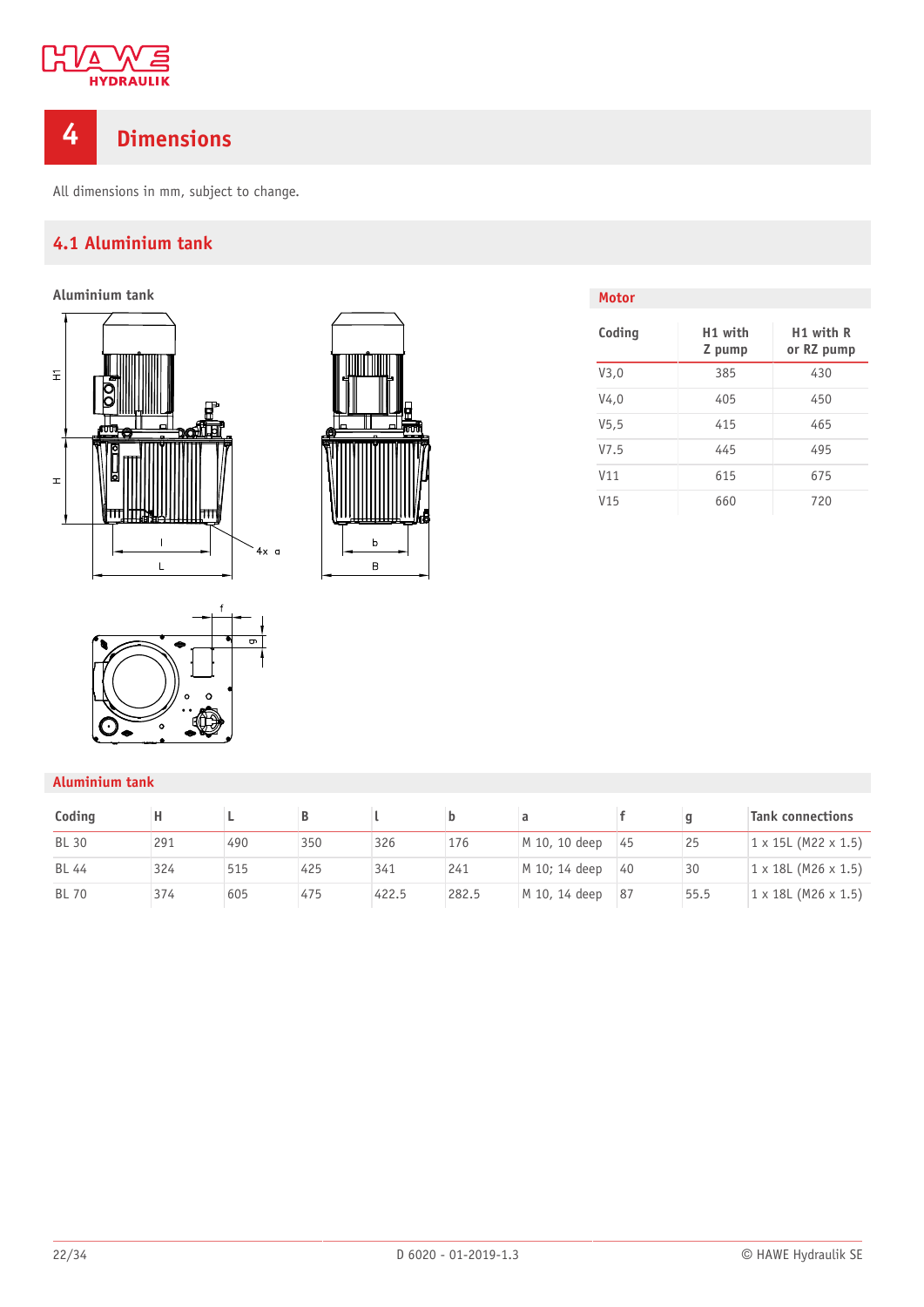

## <span id="page-22-0"></span>**4.2 Steel tank**





| <b>Motor</b>    |                   |                         |
|-----------------|-------------------|-------------------------|
| Coding          | H1 with<br>Z pump | H1 with R<br>or RZ pump |
| V3.0            | 385               | 430                     |
| V4.0            | 405               | 450                     |
| V5.5            | 415               | 465                     |
| V7.5            | 445               | 495                     |
| V11             | 615               | 675                     |
| V15             | 660               | 720                     |
| V18.5           | 667               | 727                     |
| V22             | 697               | 757                     |
| V <sub>30</sub> | 760               | 810                     |
| V <sub>37</sub> | 783               | 843                     |



## **Steel tank**

| Coding        | н   |      | В   |      | b   |     | g   | <b>Tank connections</b>            |
|---------------|-----|------|-----|------|-----|-----|-----|------------------------------------|
| <b>BS 100</b> | 693 | 672  | 530 | 594  | 428 | 126 | 73  | $2 \times 18$ L (M26 $\times$ 1.5) |
| <b>BS 160</b> | 693 | 912  | 530 | 834  | 428 | 181 | 93  | $2 \times 22L$ (M30 $\times 2.0$ ) |
| <b>BS 250</b> | 693 | 1312 | 530 | 1234 | 428 | 581 | 93  | $2 \times 28L$ (M36 $\times 2.0$ ) |
| <b>BS 400</b> | 765 | 1272 | 906 | 1114 | 804 | 489 | 263 | $2 \times 35L$ (M45 $\times 2.0$ ) |
| BS 630        | 765 | 1642 | 906 | 1484 | 804 |     |     |                                    |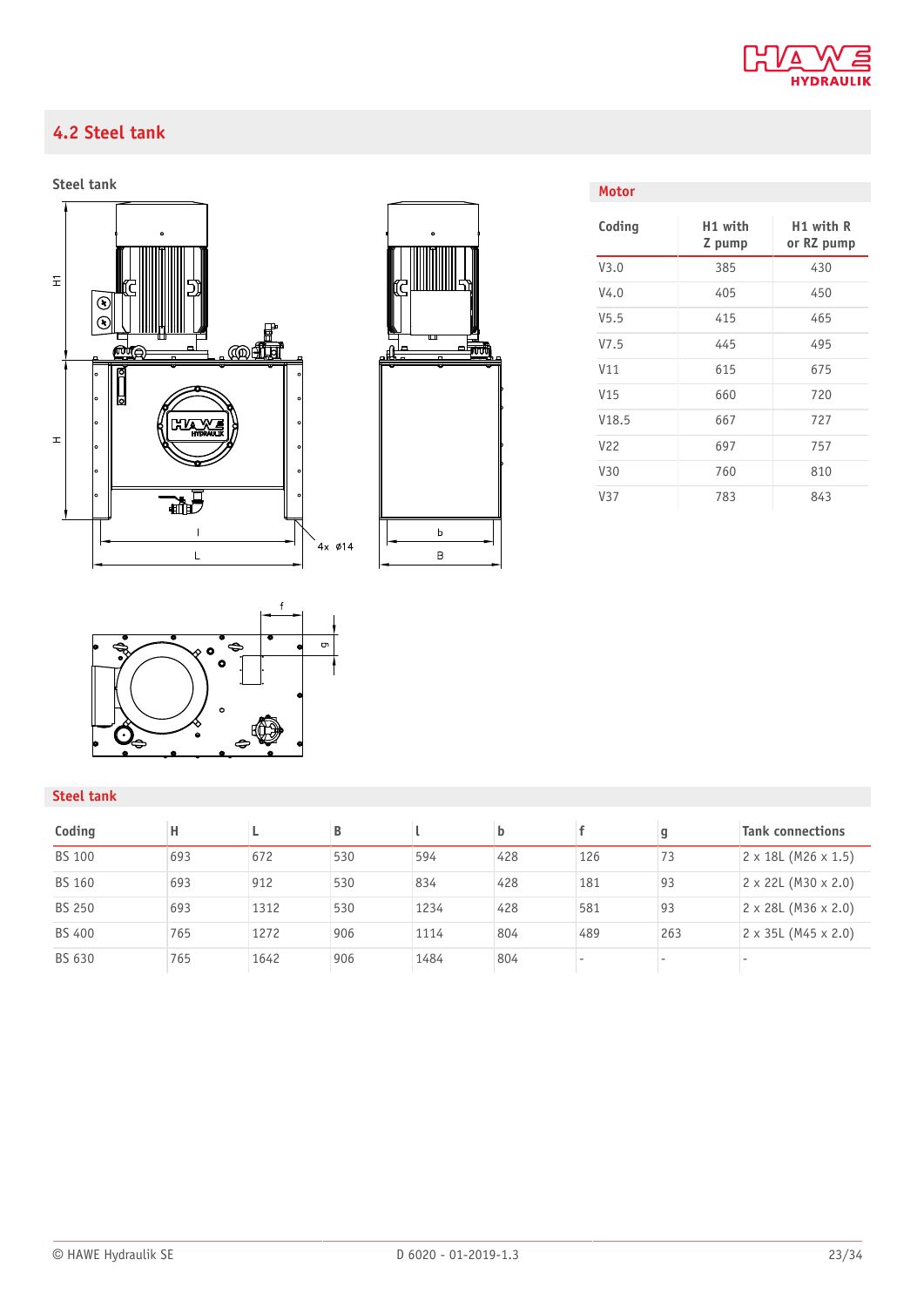

**Steel tank with add-on proportional directional spool valve and heat exchanger**







**Tank**

#### **Cooler**

| Coding   | N<br>(mm)   |
|----------|-------------|
| $B$ 8-20 | Approx. 215 |
| $B$ 8-30 | Approx. 240 |
| B 10-20  | Approx. 230 |
| B 10-30  | Approx. 250 |
| B 10-70  | Approx. 350 |

| Coding        | M max.<br>(mm) | S<br>(mm) |
|---------------|----------------|-----------|
| <b>BS 100</b> | 235            | 1060      |
| <b>BS 160</b> | 235            | 1060      |
| <b>BS 250</b> | 235            | 1060      |
| <b>BS 400</b> | 249            | 1130      |
| BS 630        | 249            | 1130      |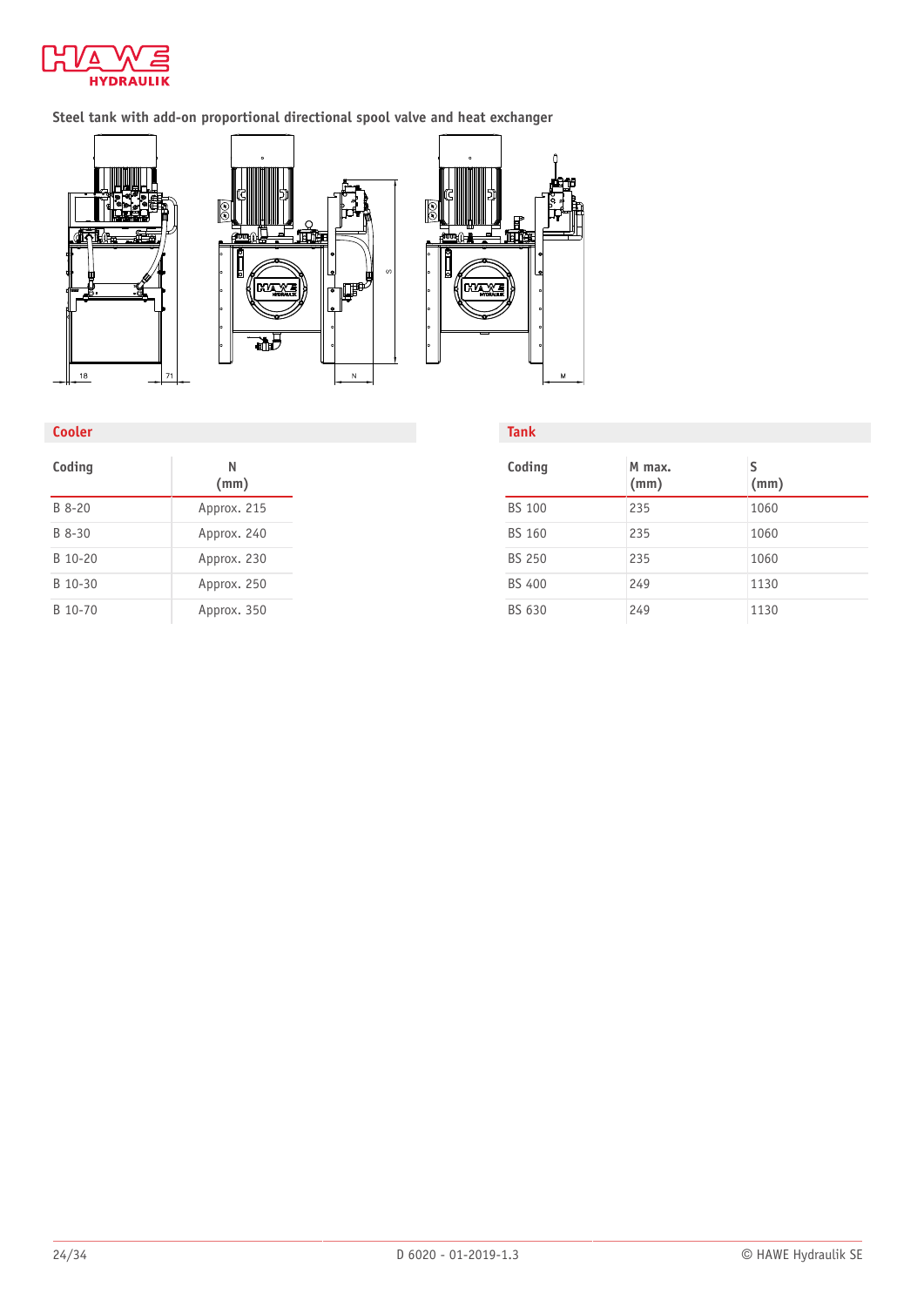

## <span id="page-24-0"></span>**4.3 Pipe connector, connection for valve mounting**



**Pipe connector VR (single-circuit)**

| Pump type                                                      | <b>Designation</b> | Port size                 |
|----------------------------------------------------------------|--------------------|---------------------------|
| Z pump in aluminium tank                                       | $P_A$              | 12 L (M18 x 1.5)          |
| Z pump in steel tank                                           | $P_{C}$            | 18 L (M26 x 1.5)          |
| R pump sizes 6011 and 6012 up to piston<br>diameter 12         | $P_A$              | 10 S (M18 $\times$ 1.5)   |
| R pump sizes 6011 and 6012 starting from<br>piston diameter 13 | $P_{\Delta}$       | 12 L (M18 x 1.5)          |
| R pump sizes 6014 and 6016 up to piston<br>diameter 8          | $P_A$              | $10 S$ (M18 $\times$ 1.5) |
| R pump sizes 6014 and 6016<br>piston diameter 10-13            | $P_R$              | 16 S (M24 $\times$ 1.5)   |
| R pump sizes 6014 and 6016 starting from<br>piston diameter 14 | P <sub>c</sub>     | 18 L (M26 x 1.5)          |

**Pipe connector VR2 (dual-circuit)**



| Pump type (low pressure)                                       | <b>Designation</b> | Port size               |
|----------------------------------------------------------------|--------------------|-------------------------|
| $Z5 - Z28$                                                     | $P_{NDA}$          | 12 L (M18 x 1.5)        |
| $Z37 - Z75$                                                    | $P_{NDR}$          | 18 L (M26 x 1.5)        |
| $Z87 - Z135$                                                   | $P_{NDC}$          | 22 L (M30 x 2)          |
| Pump type (high pressure)                                      | <b>Designation</b> | Port size               |
| R pump size 6911                                               | $P_{HDA}$          | 10 S (M18x 1.5)         |
| R pump sizes 6912 and 6914 up to piston<br>diameter 8          | $P_{HDA}$          | 10 S (M18x 1.5)         |
| R pump sizes 6912 and 6914 starting from<br>piston diameter 10 | $P_{HDR}$          | 16 S (M24 $\times$ 1.5) |

Reflux on pipe connectors VR and VR2 is conducted via the return line filter connection (See ["Return](#page-14-0) line filter").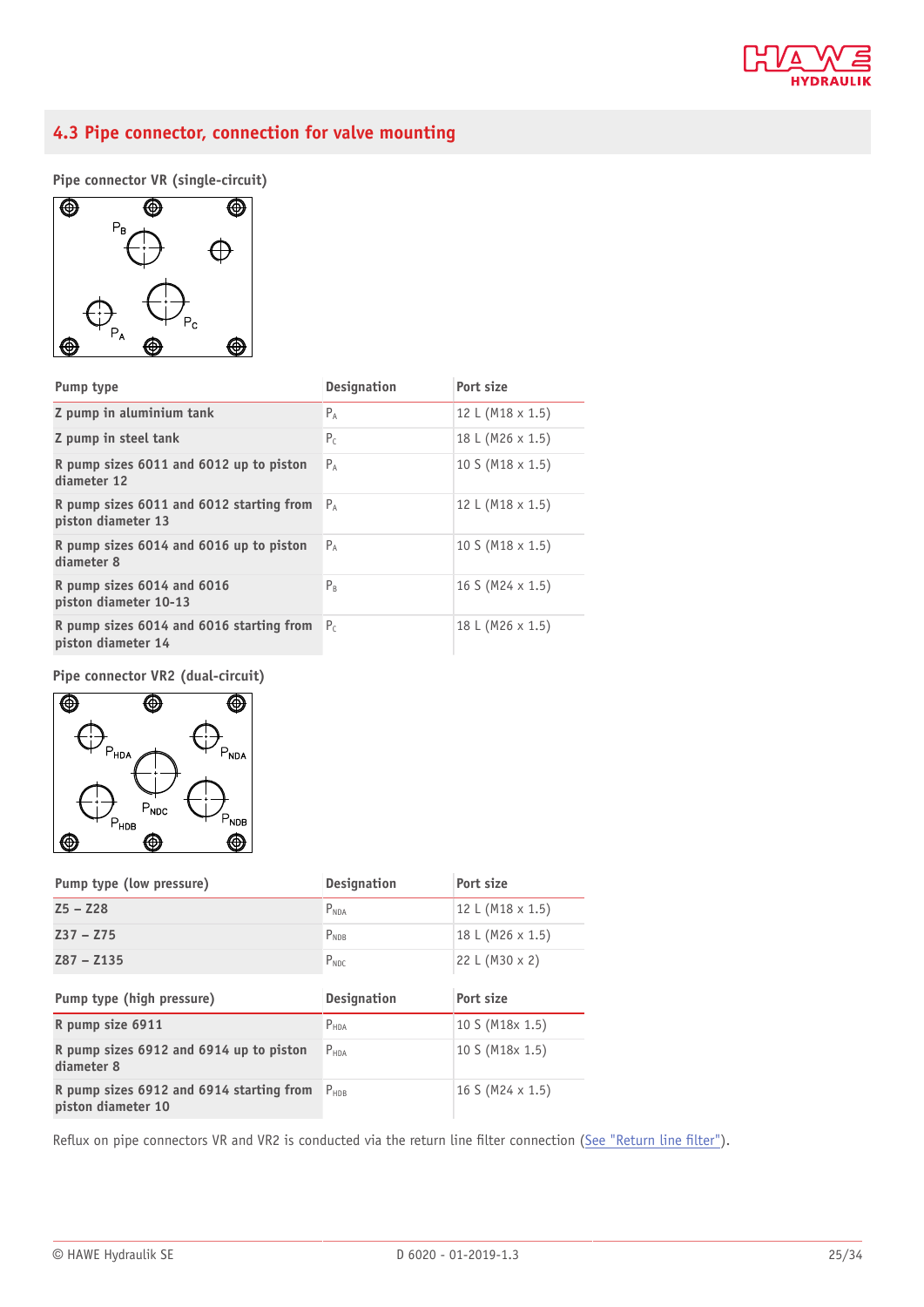

If the version does not have a return line filter, refluxes are conducted via a connection plate.







**Adapter UB1 and UB1/R for valve bank**



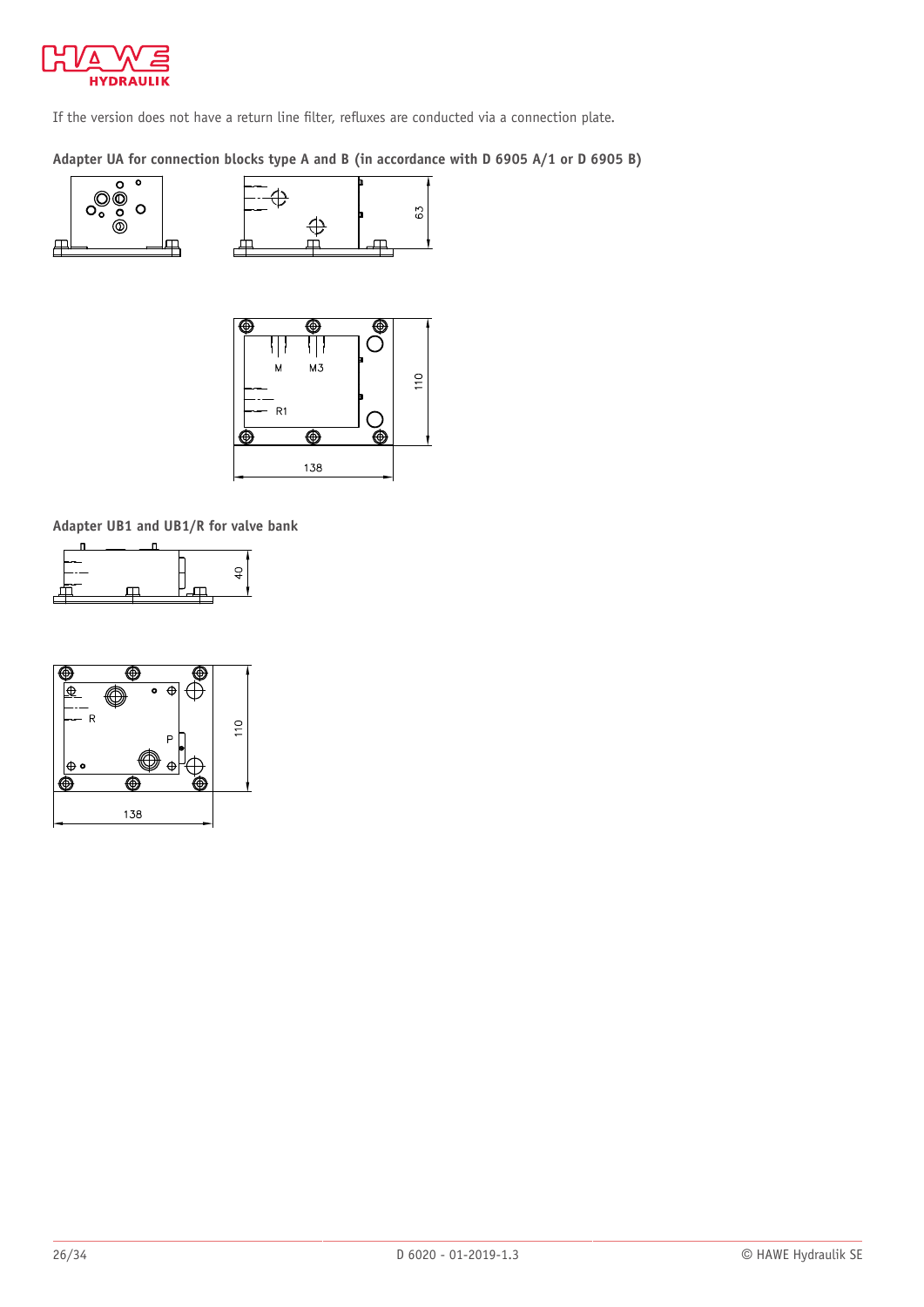

**Adapter with built-in two-stage valve NE 20, NE 21 in accordance with D 7161**



**Adapter with built-in two-stage valve NE 70 in accordance with D 7161**





**Adapter with built-in switch unit CR 4 in accordance with D 7150**



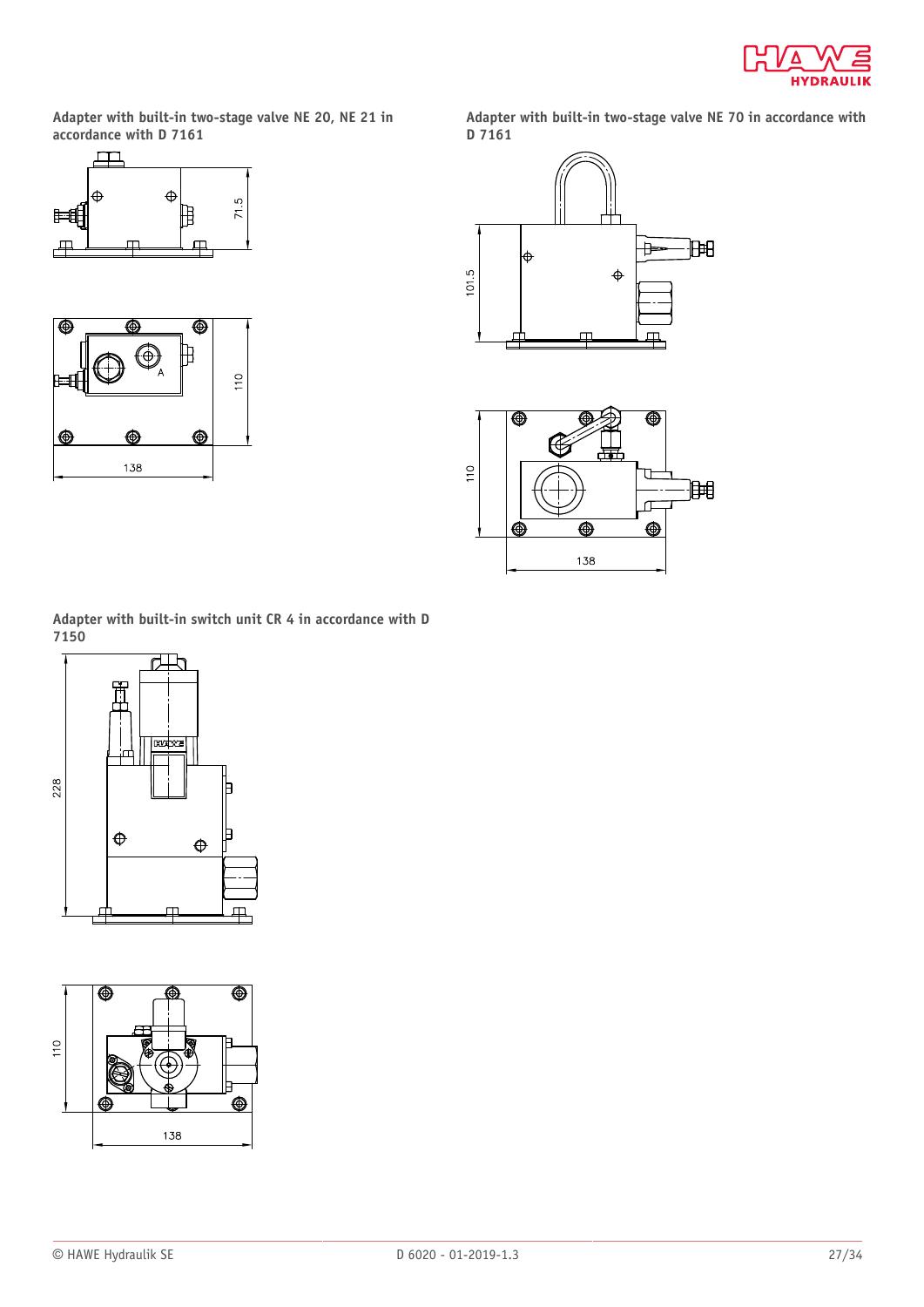

# <span id="page-27-0"></span>**5 Assembly, operation and maintenance recommendations**

## <span id="page-27-1"></span>**5.1 Intended use**

This hydraulic power pack is intended exclusively for hydraulic applications (fluid technology).

The user must observe the safety measures and warnings in this documentation.

#### **Essential requirements for the product to function correctly and safely:**

- All information in this documentation must be observed. This applies in particular to all safety measures and warnings.
- The product must only be assembled and put into operation by qualified personnel.
- The product must only be operated within the specified technical parameters. The technical parameters are described in detail in this documentation.
- The operating and maintenance manual of the components, assemblies and the specific complete system must also always be observed.

#### **If the product can no longer be operated safely:**

- 1. Remove the product from operation and mark it accordingly.
- <span id="page-27-2"></span>✓ It is then not permitted to continue using or operating the product.

## **5.2 Assembly information**

The product must only be installed in the complete system with standard and compliant connection components (screw fittings, hoses, pipes, fixtures etc.).

The product must be shut down correctly prior to dismounting (in particular in combination with hydraulic accumulators).

#### **DANGER**

**Risk to life caused by sudden movement of the hydraulic drives when dismantled incorrectly!** Risk of serious injury or death.

- Depressurise the hydraulic system.
- Perform safety measures in preparation for maintenance.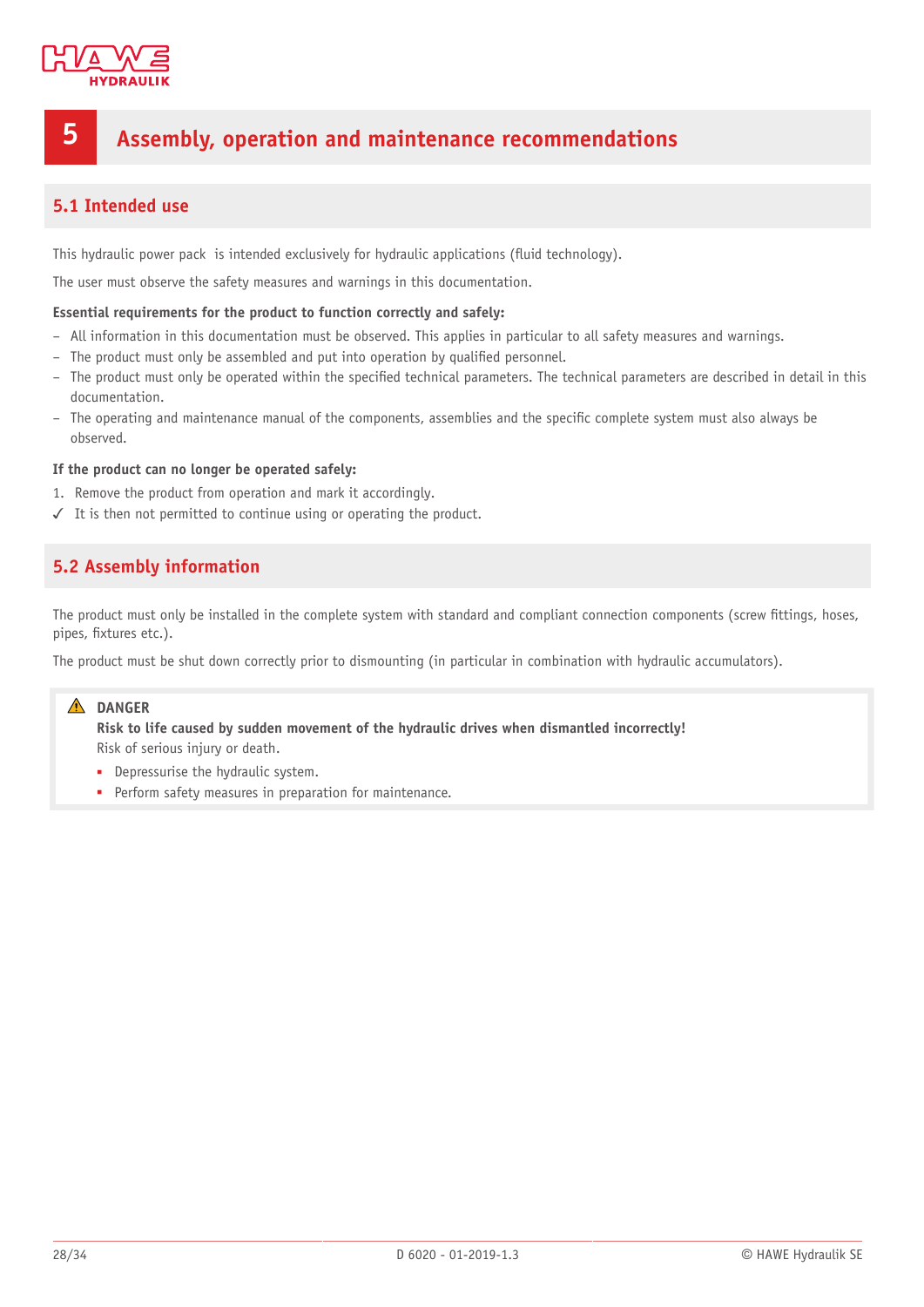

## <span id="page-28-0"></span>**5.3 Operating instructions**

#### **Note product configuration and pressure / ow rate**

The statements and technical parameters in this documentation must be strictly observed. The instructions for the complete technical system must also always be followed.

#### **n** NOTE

- Read the documentation carefully before usage.
- The documentation must be accessible to the operating and maintenance staff at all times.
- Keep documentation up to date after every addition or update.

#### **Purity** and **filtering** of the hydraulic fluid

Fine contamination can significantly impair the function of a hydraulic power pack. Contamination can cause irreparable damage.

#### **Examples of ne contamination include:**

- Metal chips
- Rubber particles from hoses and seals
- Dirt due to assembly and maintenance
- Mechanical debris
- $-$  Chemical ageing of the hydraulic fluid

#### **f** NOTE

Fresh hydraulic fluid from the drum does not always have the highest degree of purity. Under some circumstances the fresh hydraulic fluid must be filtered before use.

Adhere to the cleanliness level of the hydraulic fluid in order to maintain faultless operation. (also see cleanliness level in Chapter 3, ["Parameters"\)](#page-20-0)

Additionally applicable document: [D 5488/1](http://downloads.hawe.com/5/4/D54881-en.pdf) Oil recommendations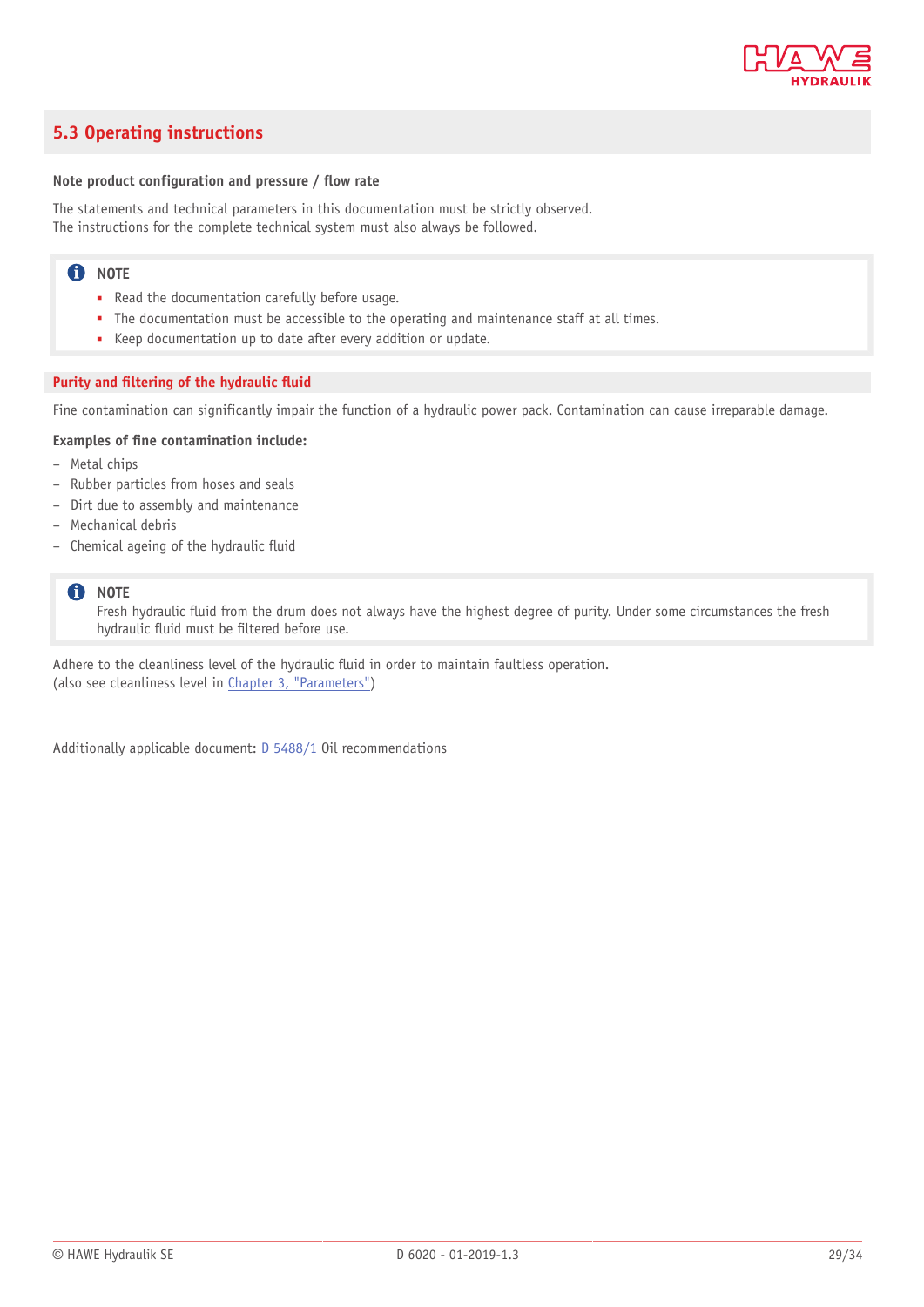

# <span id="page-29-0"></span>**6 Other information**

## <span id="page-29-1"></span>**6.1 Planning information**

## <span id="page-29-2"></span>**6.1.1 Electric drive**

#### **Electric drive design**

The electric drive must provide sufficient power to convey the pump flow rate at the desired operating pressure.

Connecting the electrical wiring:

Ensure the required supply voltage (nominal voltage  $+/-$  5%). The grid must also have sufficient current (amperes).

The hydraulic power packs have protection class IP 54 in accordance with IEC 60529. The protection against accidental contact corresponds to IEC 61140 protection class I.

The connections must be designed according to the current consumption of the motors.

#### **Motor power**

The required motor power P\_Motor is calculated from the maximum operating pressure p and flow rate Q using the formula **P\_Motor [kW] >= (Q [lpm] x p [bar]) / (0.6 x 0.8)**

In this context, 0.8 is the approximate efficiency level of the pump.

For dual-stage or dual-circuit hydraulic power packs, the maximum power consumption that may occur at various operating states must be calculated.

#### **Motor connection**

The motor is connected electrically via the motor terminal box.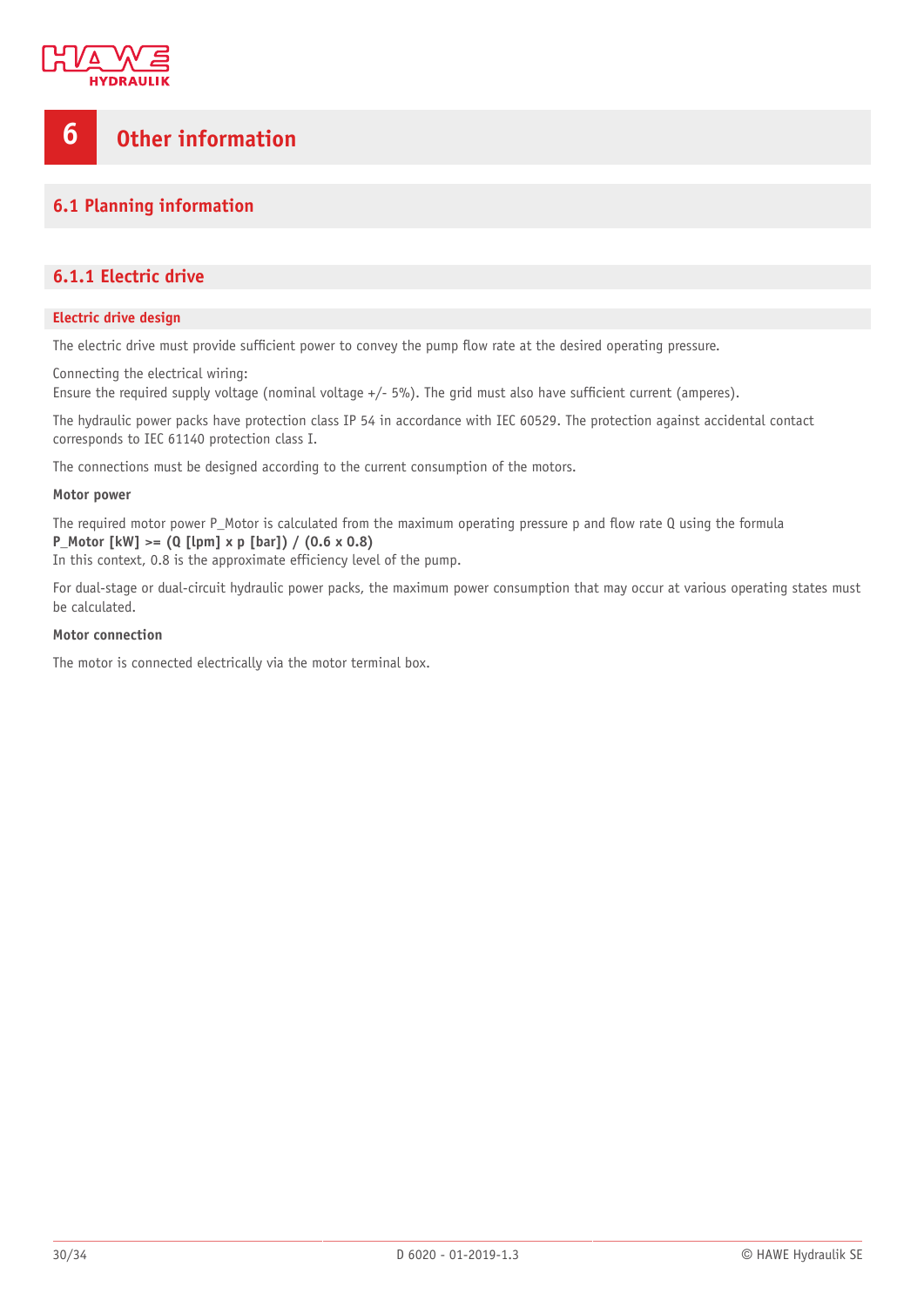

### <span id="page-30-0"></span>**6.1.2 Tank**

For hydraulic power packs operating in continuous operation (S1) or in continuous operation with intermittent load (S6), the tank volume (in l) must be five times the output volume (in lpm).

For hydraulic power packs operating in short-term (S2) or intermittent operation (S3), the oil volume only needs to be two or three times greater than the output capacity.

The joint output volume of both pumps is required for the calculations for hydraulic power packs with double pumps.

The heat loss produced in the hydraulic power pack is discharged predominantly via the tank. For this reason, the choice of tank size has an impact on the oil heating.

The oil heating  $\Delta T$  above the ambient temperature can be calculated as follows:

 $\Delta T$  [K] = PV [W] / (U x A [m<sup>2</sup>])

Whereby:

| PV [W]: | The power loss, which can be $30 - 100\%$ of the supplied hydraulic power, depending on the operation mode.                                          |
|---------|------------------------------------------------------------------------------------------------------------------------------------------------------|
| U:      | The heat transfer coefficient, which is 12 W/(m <sup>2</sup> K) when the air is still, and around 20 W/(m <sup>2</sup> K) when the air is<br>moving. |
| A:      | The effective emission surface area of the hydraulic tank (indicated in Chapter 2.3 under tank data).                                                |

<span id="page-30-1"></span>In order to calculate the oil temperature, the ambient temperature has to be added to  $\triangle$ T.

#### **6.1.3 Valve bank**

Hydraulic power packs of the FXU series are suitable for mounting many different valve banks.

It must be ensured when choosing the valve banks that the maximum flow rate of the selected valve bank is not exceeded. Due to a surface ratio in the cylinder, the return flow rate may be significantly greater than the output volume of the hydraulic power pack.

Seated valve banks are used in hydraulic power packs that work in standby mode. In doing so, you prevent internal losses that occur in spool valves.

#### <span id="page-30-2"></span>**6.1.4 Filter**

When selecting the filter size, the maximum flow rate of the returning oil and the surface ratio of the connected cylinders must be taken into account.

#### **Recommended filter fineness:**

Systems with conventional directional valves: 25 µm

Systems with proportional valves: 10 µm

Systems with servo valves: 6  $\mu$ m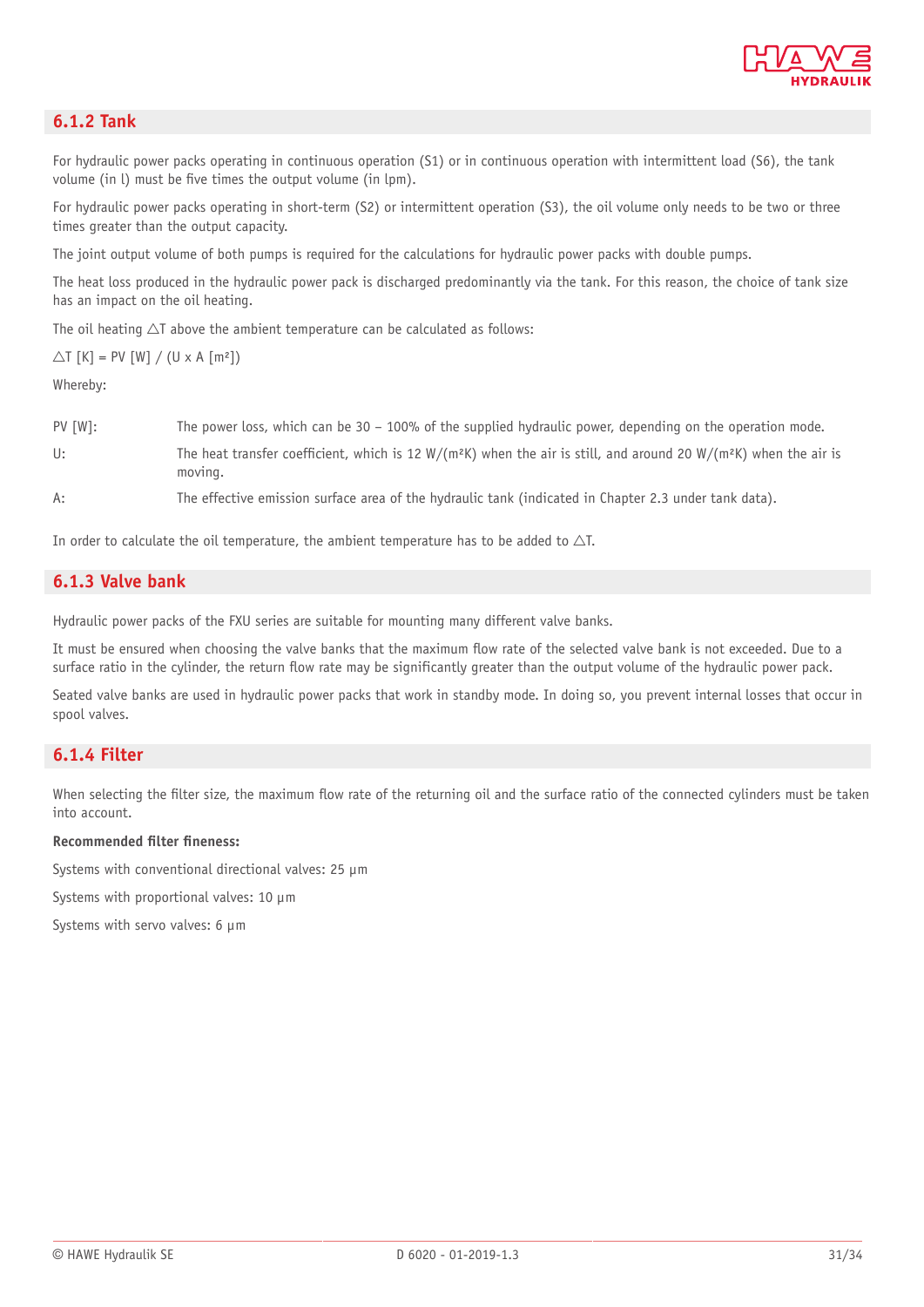

<span id="page-31-0"></span>**HAWE Hydraulik SE,** Postfach 11 55, 85605 Aschheim/München

#### **Declaration of Incorporation within the meaning of the Machinery Directive 2006/42/EC, appendix II, No.1 B**

#### **Hydraulic power pack type FXU**  acc. to our **documentation D 6020** (latest release)

is an incomplete machine (acc. to article 2g), which is exclusively intended for installation or assembly of another machinery or equipment.

The specific technical documents, necessary acc. to appendix VII B, can be prepared any time and transmitted in electronic form to the responsible national authority on request.

Risk assessment and analysis are implemented according to appendix I of the Machinery Directive.

The dept. Product, Application & Service is authorized to compile the specific technical documents necessary acc. to appendix VII B.

 *HAWE Hydraulik SE, Dept. Product, Application & Service, Einsteinring 17, D-85609 Aschheim/Munich* 

The following basic safety and health protection requests acc. to appendix I of this guideline do apply and are complying with:

 *Chapter 1.1.2, 1.1.3, 1.1.5, 1.2 (complete chapter), 1.3.1, 1.3.2, 1.3.4, 1.3.6, 1.3.7, 1.5.1, 1.5.2, 1.5.3, 1.5.4, 1.5.5, 1.5.6, 1.5.8, 1.5.9, 1.5.16, 1.6.3, 1.7.1, 1.7.3, 1.7.4 and 1.7.4.3.* 

The incomplete machine also fulfills below shown EU-Directives:

*2014/35/EU:2014-02-26 Directive of electrical equipment designed for use within certain voltage limit 2014/68/EU:2014-05-15 Pressure equipment Directive (applicable if an accumulator is used)* 

Following harmonized guidelines have been used:<br>EN 12100-1:2011-03 Safety of machinery - G

**Safety of machinery - General principles for design** 

*EN ISO 4413:2011-04 Hydraulic fluid power - General rules and safety requirements for systems and their components* 

*EN 60204-1:2014-10 Safety of machinery - Electrical equipment of machines - Part 1: General requirements*

We assume that the delivered equipment is intended for the installation into a machine.

Putting in operation is forbidden until it has been verified that the machine, where our products shall be installed, is complying with the Machinery Directive 2006/42/EC.

This Declaration of Incorporation is void, when our product has been modified without our written approval.

Aschheim, 2018-08-14

PB Seal

Dipl.-Ing. M. Knobloch (Direktor, Produkt, Application and Service)

| HAWE Hydraulik SE - Einsteinring 17 - D-85609 Aschheim/München - info@hawe.de - Tel. +49 89379100-1000 - Fax +49 89379100-91000 | Zertifiziert nach  |
|---------------------------------------------------------------------------------------------------------------------------------|--------------------|
| Europäische Aktiengesellschaft (SE). Sitz der Gesellschaft: München. USt ID Nr. DE180016108. Registergericht München HRB 174760 |                    |
| Vorstand: Karl Haeusgen, Martin Heusser, Robert Schullan, Wolfgang Sochor, Markus Unterstein                                    | ISO 9001:2015      |
| Vorsitzender des Aufsichtsrats: Hans-Jürgen Thaus "Ehrenvorsitzender des Aufsichtsrats: Joachim Gommlich                        | ISO 14001:2015     |
| Hypo-Vereinsbank München, 1780008454 (BLZ 700 202 70), IBAN DE53 7002 0270 1780 0084 54, BIC HYVEDEMMXXX                        | ISO 50001          |
| Commerzbank München, 150623700 (BLZ 700 400 41), IBAN DE56 7004 0041 0150 6237 00, BIC COBADEFFXXX                              | <b>OHSAS 18001</b> |
| Baden-Württembergische Bank, 2368049 (BLZ 600 501 01), IBAN DE90 6005 0101 0002 3680 49, BIC SOLADEST                           |                    |
| Baverische Landesbank, 203693428 (BLZ 700 500 00), IBAN DE86 7005 0000 0203 6934 28, BIC BYLADEMMXXX                            | www.hawe.com       |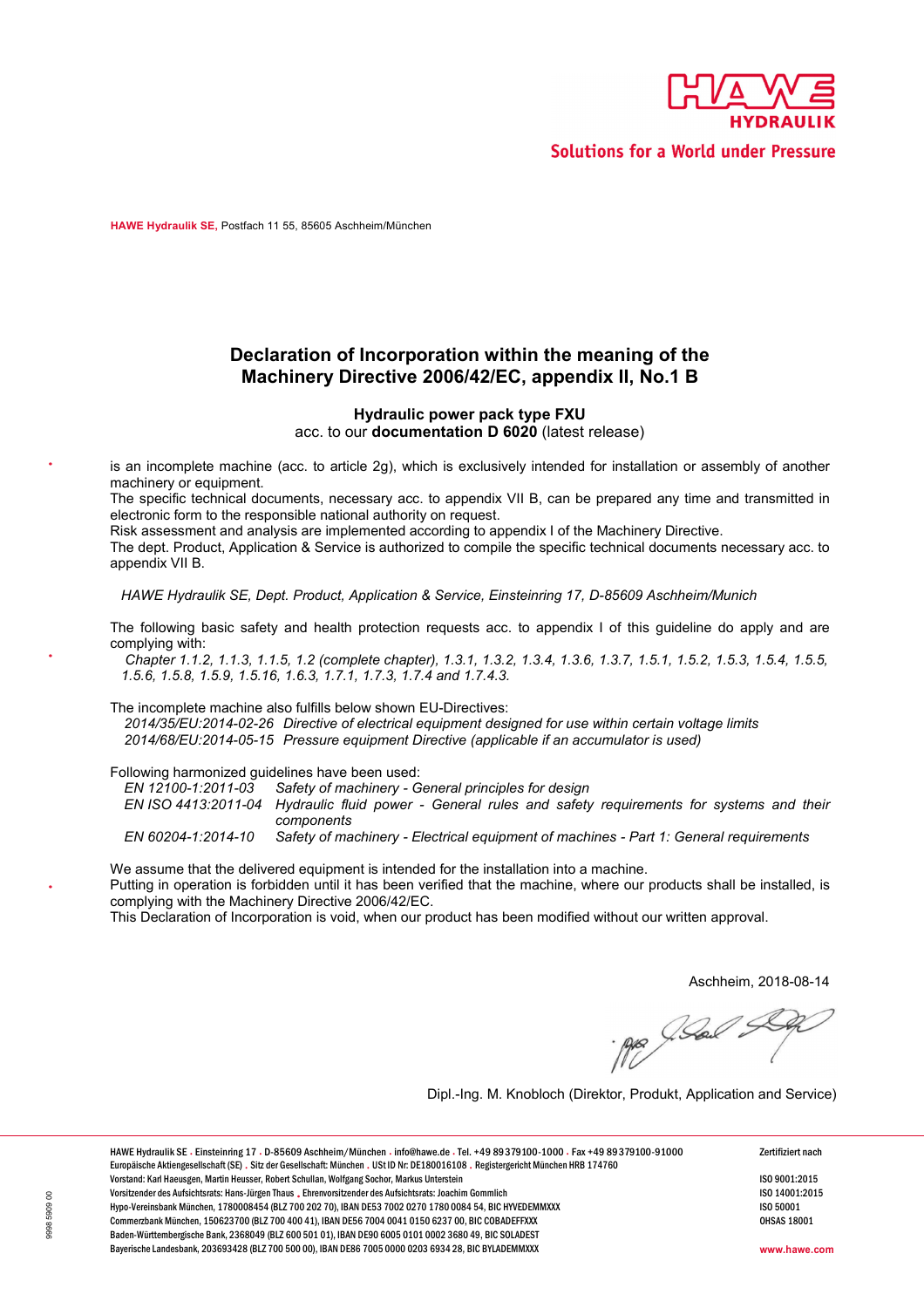

## **Further information**

#### **Additional versions**

- Radial piston pump type R and RG: [D 6010](http://downloads.hawe.com/6/0/D6010-en.pdf)
- [Dual-stage](http://downloads.hawe.com/6/9/D6910-en.pdf) pump type RZ: D 6910
- Connection blocks type A for hydraulic power packs: [D 6905 A/1](http://downloads.hawe.com/6/9/D6905A1-en.pdf)
- [Connection](http://downloads.hawe.com/6/9/D6905B-en.pdf) blocks type B for hydraulic power packs: D 6905 B
- [Two-stage](http://downloads.hawe.com/7/1/D7161-en.pdf) valve type NE: D 7161
- [Switch unit type CR: D 7150](http://downloads.hawe.com/7/1/D7150-en.pdf)
- Valve bank [\(nominal](http://downloads.hawe.com/7/7/D7788-en.pdf) size 6) type BA: D 7788
- Valve bank [\(directional](http://downloads.hawe.com/7/7/D7788BV-en.pdf) seated valve) type BVH: D 7788 BV
- [Intermediate plate type NZP: D 7788 Z](http://downloads.hawe.com/7/7/D7788Z-en.pdf)
- Valve bank type BNG: [D 7788 BNG](http://downloads.hawe.com/7/7/D7788BNG-en.pdf)
- Valve bank [\(directional](http://downloads.hawe.com/7/4/D7470B1-en.pdf) seated valve) type BWN and BWH: D 7470 B/1
- Valve bank [\(directional](http://downloads.hawe.com/7/3/D7302-en.pdf) seated valve) type VB: D 7302
- [Directional seated valve type NBVP 16: D 7765 N](http://downloads.hawe.com/7/7/D7765N-en.pdf)

#### HAWE Hydraulik SE

Einsteinring 17 | 85609 Aschheim/Munich | Postfach 11 55 | 85605 Aschheim | Germany Tel +49 89 379100-1000 | Fax +49 89 379100-91000 | info@hawe.de | www.hawe.com